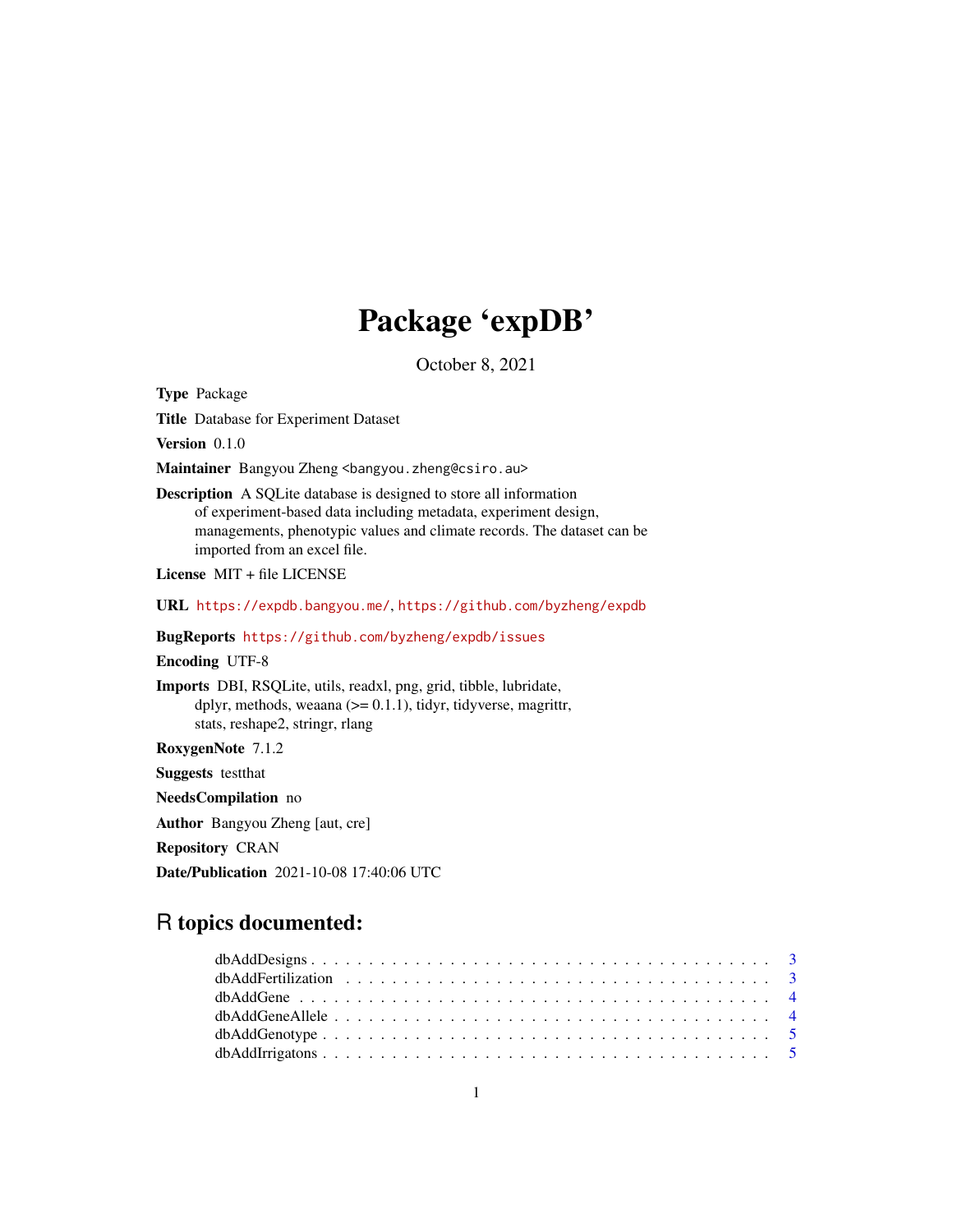|                    | 6              |
|--------------------|----------------|
|                    | 6              |
|                    | $\overline{7}$ |
|                    | $\overline{7}$ |
|                    | 8              |
|                    | 8              |
|                    | 9              |
|                    | 9              |
|                    | 10             |
|                    | 10             |
|                    | 11             |
|                    | 11             |
|                    | 12             |
|                    | 12             |
|                    | 13             |
|                    | 13             |
|                    | 14             |
|                    | 14             |
|                    | 15             |
|                    | 15             |
|                    | 16             |
|                    | 16             |
|                    | 17             |
|                    | 17             |
|                    | 18             |
|                    | 18             |
|                    | 19             |
|                    | 19             |
|                    | 20             |
|                    | 20             |
|                    | 21             |
|                    | 21             |
|                    | 22             |
|                    | 22             |
|                    | 23             |
|                    | 23             |
|                    | 24             |
| dbGetTrials        | 24             |
|                    | 25             |
|                    | 25             |
|                    | 26             |
|                    | 26             |
|                    |                |
|                    | 27             |
|                    | 27             |
|                    | 28             |
|                    | 28             |
| getIdByUniqueIndex | 29             |
|                    | 29             |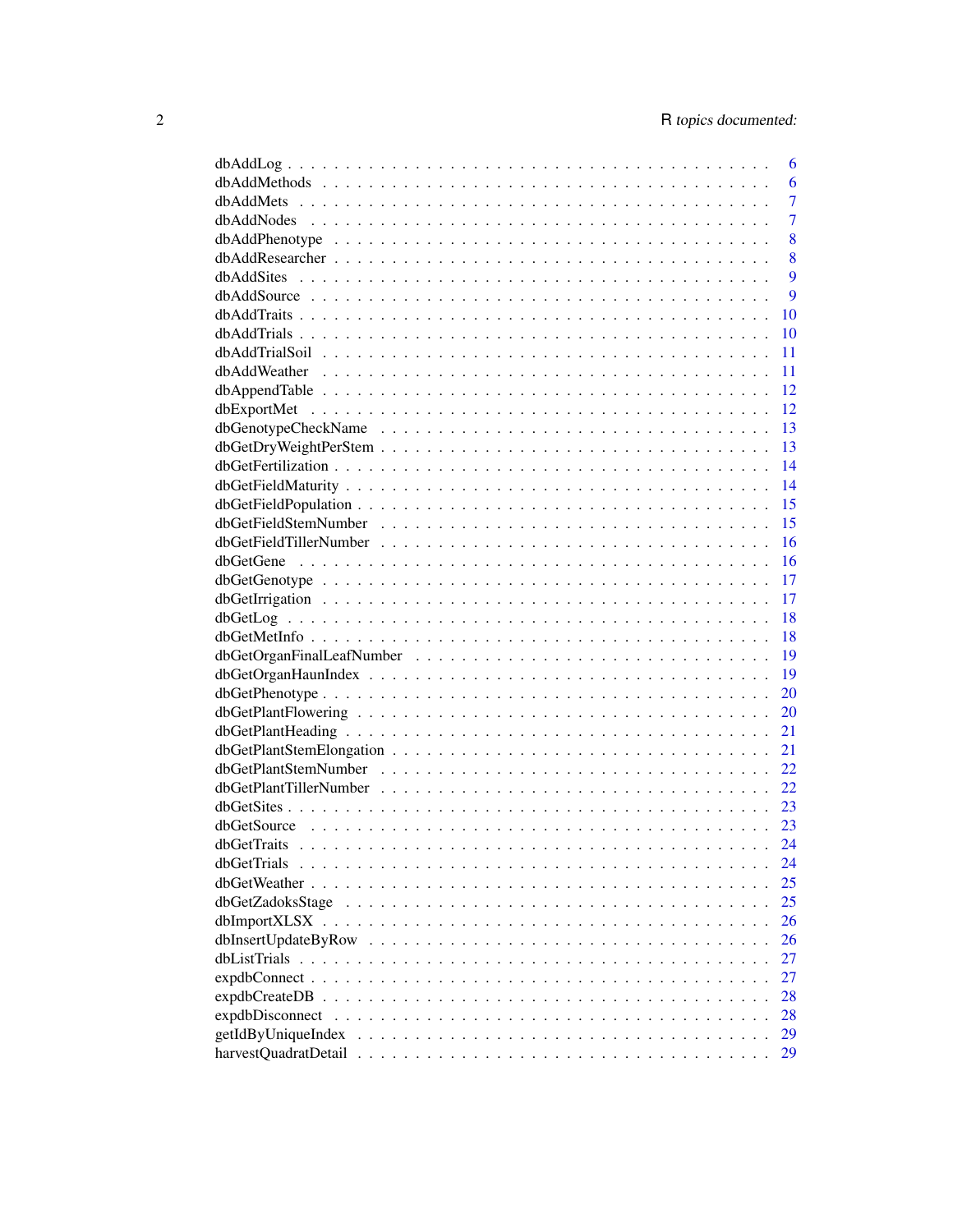#### <span id="page-2-0"></span>**Index** [31](#page-30-0)

dbAddDesigns *Add design for a trial*

#### Description

Add design for a trial

#### Usage

dbAddDesigns(con, data, extra\_design = NULL)

#### Arguments

| con          | a connection object as produced by dbConnect |
|--------------|----------------------------------------------|
| data         | Trial design                                 |
| extra_design | The extra columns for design                 |

# Value

no return values

dbAddFertilization *Insert or Update fertilization into expDB*

#### Description

Insert or Update fertilization into expDB

#### Usage

dbAddFertilization(con, data)

#### Arguments

| con  | a connection object as produced by dbConnect |
|------|----------------------------------------------|
| data | A data frame includes all columns            |

# Value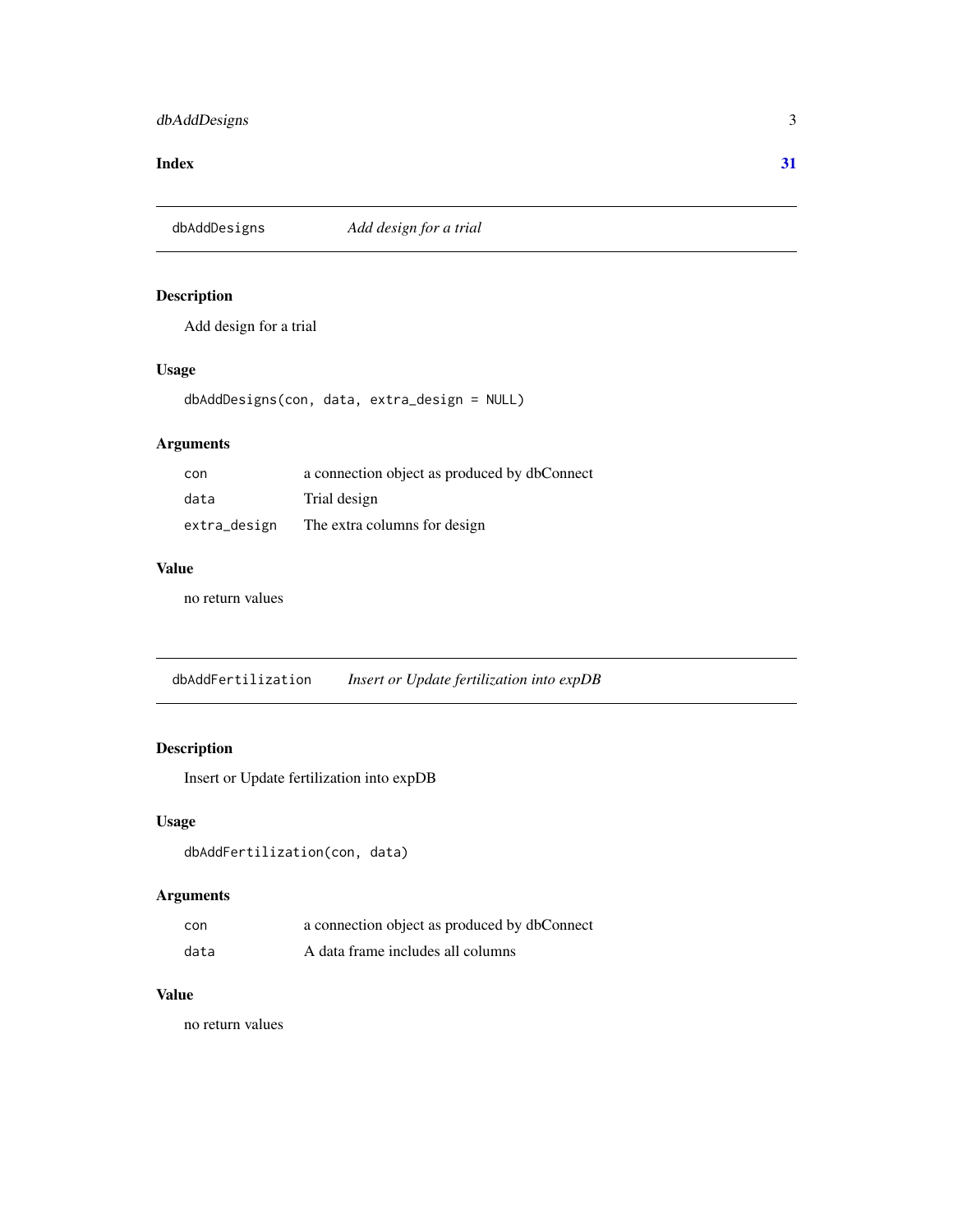<span id="page-3-0"></span>

Add gene information into database

#### Usage

dbAddGene(con, genes)

#### Arguments

| con   | a connection object as produced by dbConnect |
|-------|----------------------------------------------|
| genes | A data frame of genes                        |

### Value

No return values

dbAddGeneAllele *Add gene allele information into database*

# Description

Add gene allele information into database

#### Usage

```
dbAddGeneAllele(con, genes)
```
# Arguments

| con   | a connection object as produced by dbConnect |
|-------|----------------------------------------------|
| genes | A data frame of genes                        |

# Value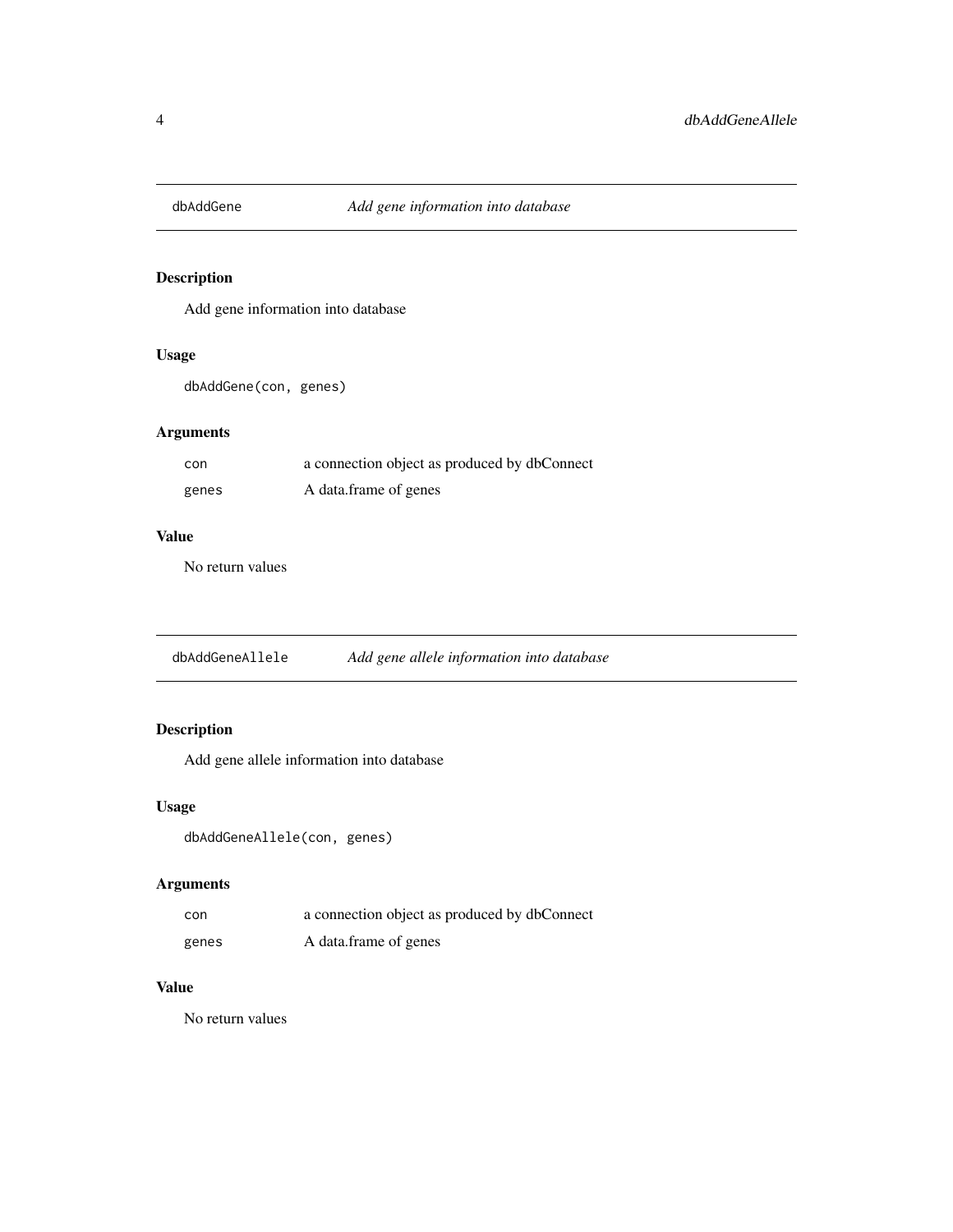<span id="page-4-0"></span>dbAddGenotype *Add genotypes into expDB*

# Description

Add genotypes into expDB

#### Usage

dbAddGenotype(con, genotypes)

#### Arguments

| con       | a connection object as produced by dbConnect |
|-----------|----------------------------------------------|
| genotypes | A string vector of genotypes                 |

#### Value

No return values

dbAddIrrigatons *Insert or Update irrigation into expDB*

# Description

Insert or Update irrigation into expDB

#### Usage

```
dbAddIrrigatons(con, data)
```
# Arguments

| con  | a connection object as produced by dbConnect |
|------|----------------------------------------------|
| data | A data frame includes all columns            |

# Value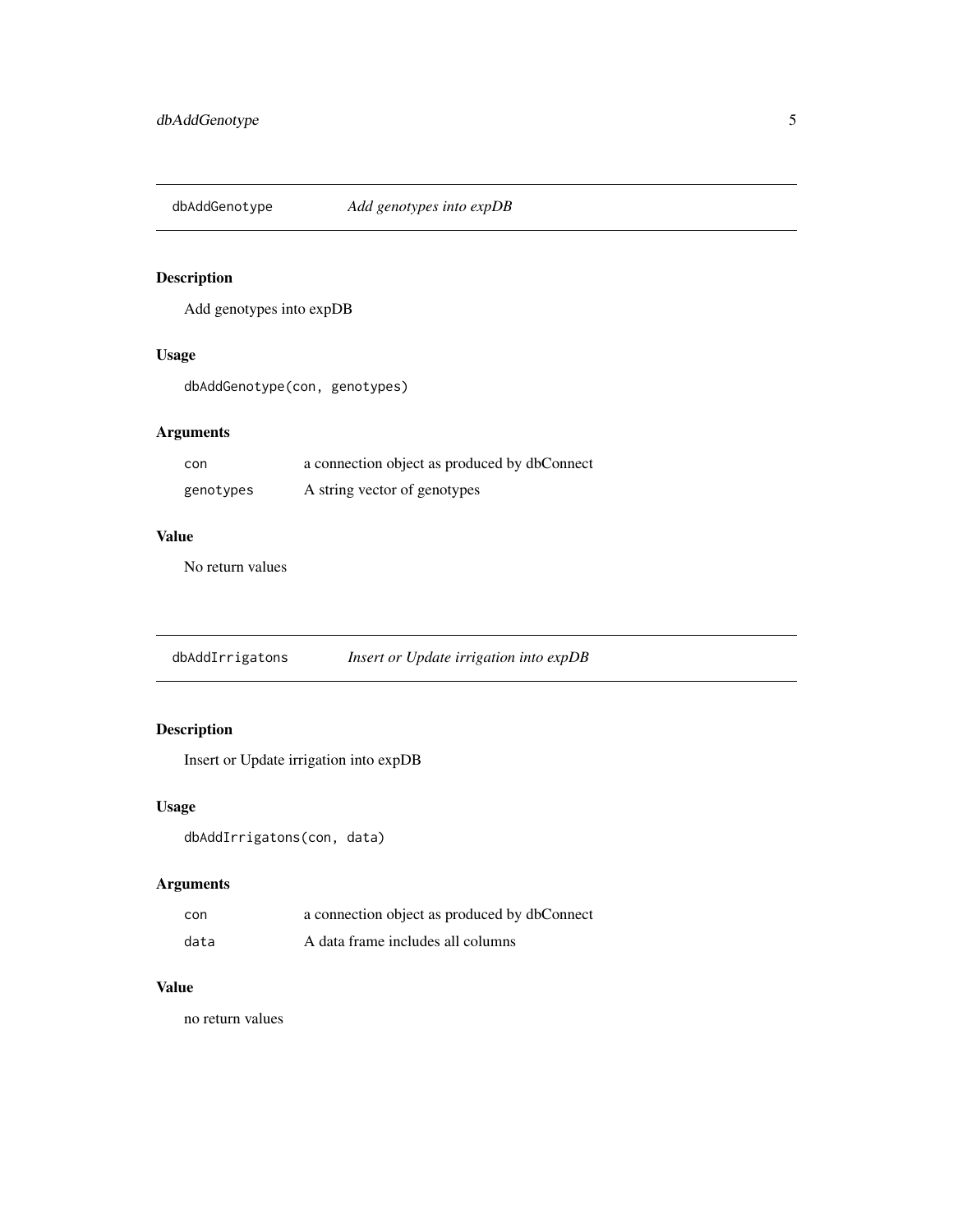<span id="page-5-0"></span>

Add log from expDB

# Usage

```
dbAddLog(con, msg, date = format(Sys.time(), format = "%Y-%m-%d"))
```
#### Arguments

| con  | a connection object as produced by dbConnect |
|------|----------------------------------------------|
| msg  | Add message into expdb                       |
| date | Create time of message                       |

#### Value

No return values

| dbAddMethods | Insert or Update methods into expDB |
|--------------|-------------------------------------|
|--------------|-------------------------------------|

# Description

Insert or Update methods into expDB

# Usage

dbAddMethods(con, data)

# Arguments

| con  | a connection object as produced by dbConnect |
|------|----------------------------------------------|
| data | A data frame includes all columns            |

#### Value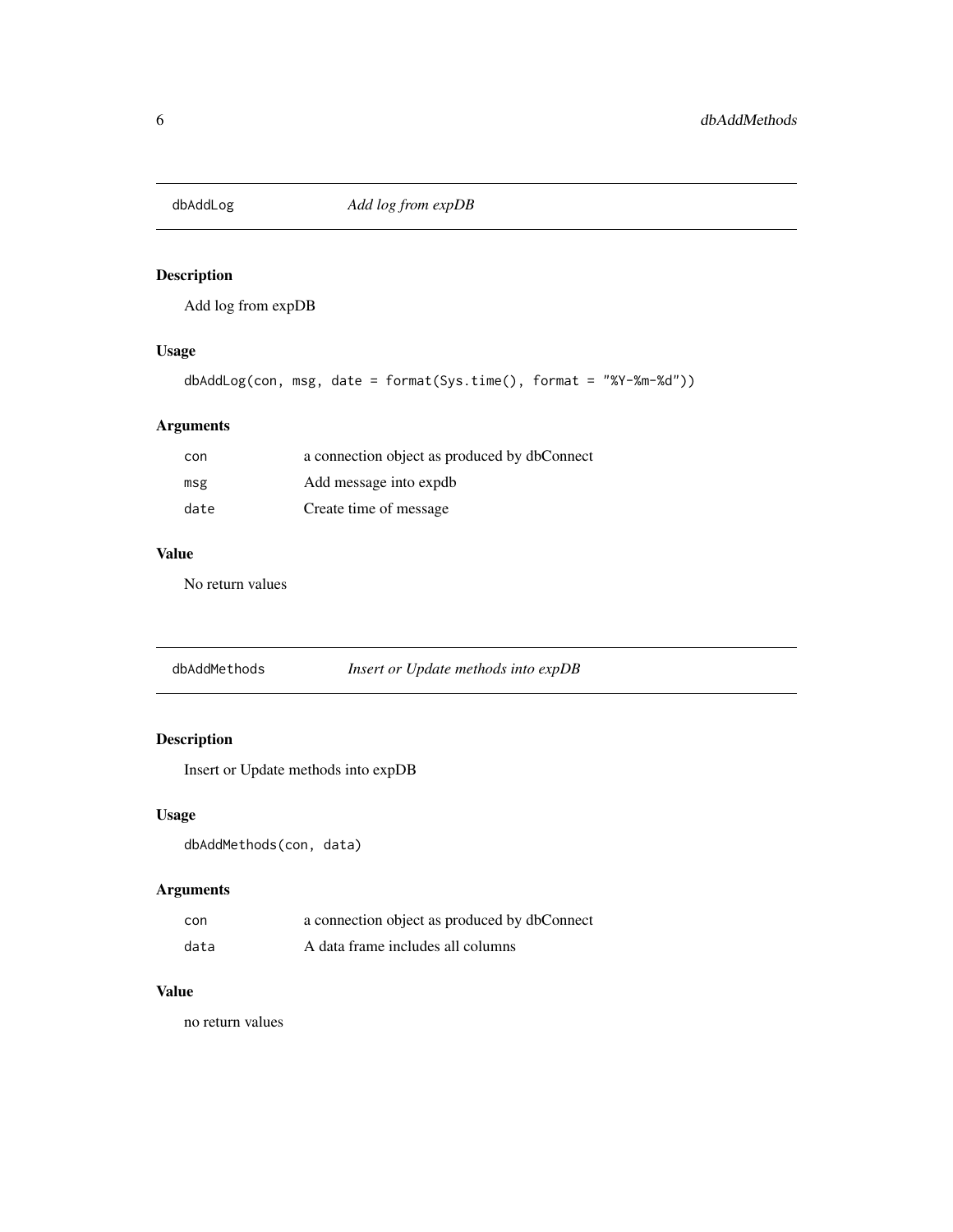<span id="page-6-0"></span>

Insert and update met into expDB

#### Usage

dbAddMets(con, data)

#### Arguments

| con  | a connection object as produced by dbConnect |
|------|----------------------------------------------|
| data | Met design                                   |

#### Value

no return values

dbAddNodes *Add nodes into expDB*

# Description

Add nodes into expDB

# Usage

dbAddNodes(con, data)

# Arguments

| con  | a connection object as produced by dbConnect |
|------|----------------------------------------------|
| data | phenotype value                              |

# Value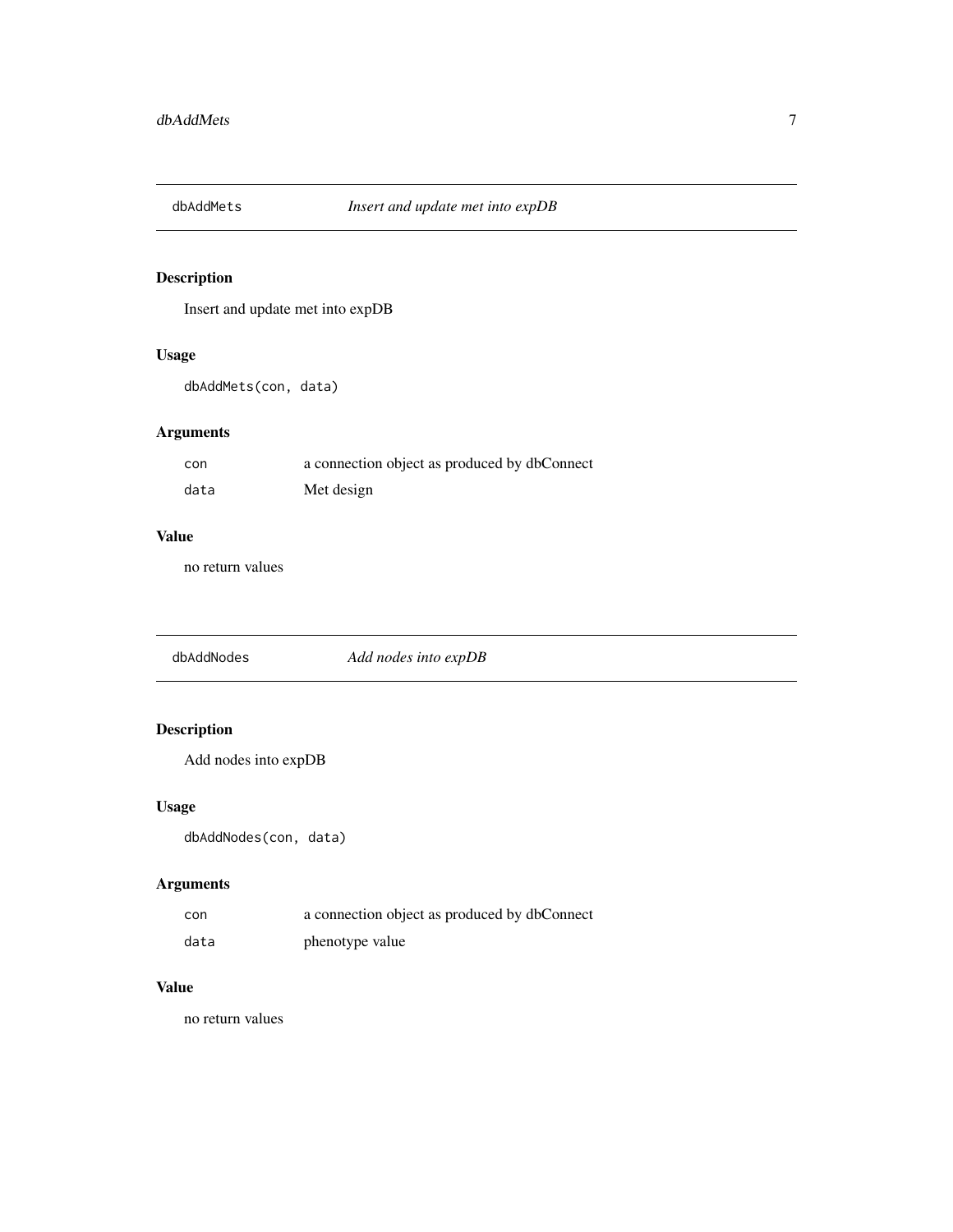<span id="page-7-0"></span>dbAddPhenotype *Add design for a trial*

# Description

Add design for a trial

#### Usage

dbAddPhenotype(con, data)

#### Arguments

| con  | a connection object as produced by dbConnect |
|------|----------------------------------------------|
| data | phenotype value                              |

#### Value

no return values

dbAddResearcher *Insert and update researcher into expDB*

# Description

Insert and update researcher into expDB

#### Usage

```
dbAddResearcher(con, data)
```
# Arguments

| con  | A connection object as produced by dbConnect |
|------|----------------------------------------------|
| data | A data frame includes all columns            |

# Value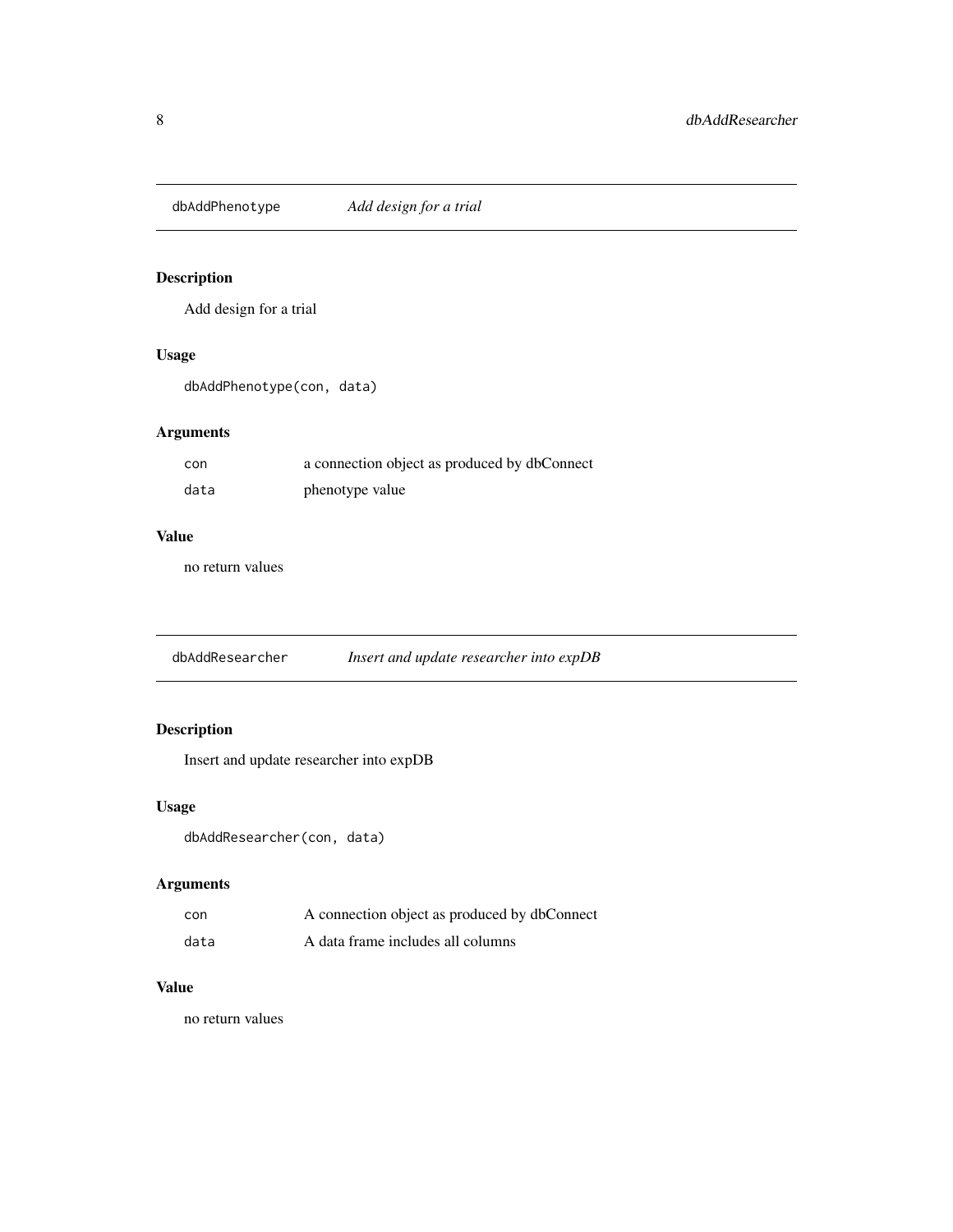<span id="page-8-0"></span>

Insert or update site into expDB

#### Usage

dbAddSites(con, data)

#### Arguments

| con  | a connection object as produced by dbConnect |
|------|----------------------------------------------|
| data | A data frame includes all columns            |

#### Value

no return values

dbAddSource *Insert and update source into expDB*

# Description

Insert and update source into expDB

#### Usage

```
dbAddSource(con, data)
```
# Arguments

| con  | A connection object as produced by dbConnect |
|------|----------------------------------------------|
| data | A data frame includes all columns            |

# Value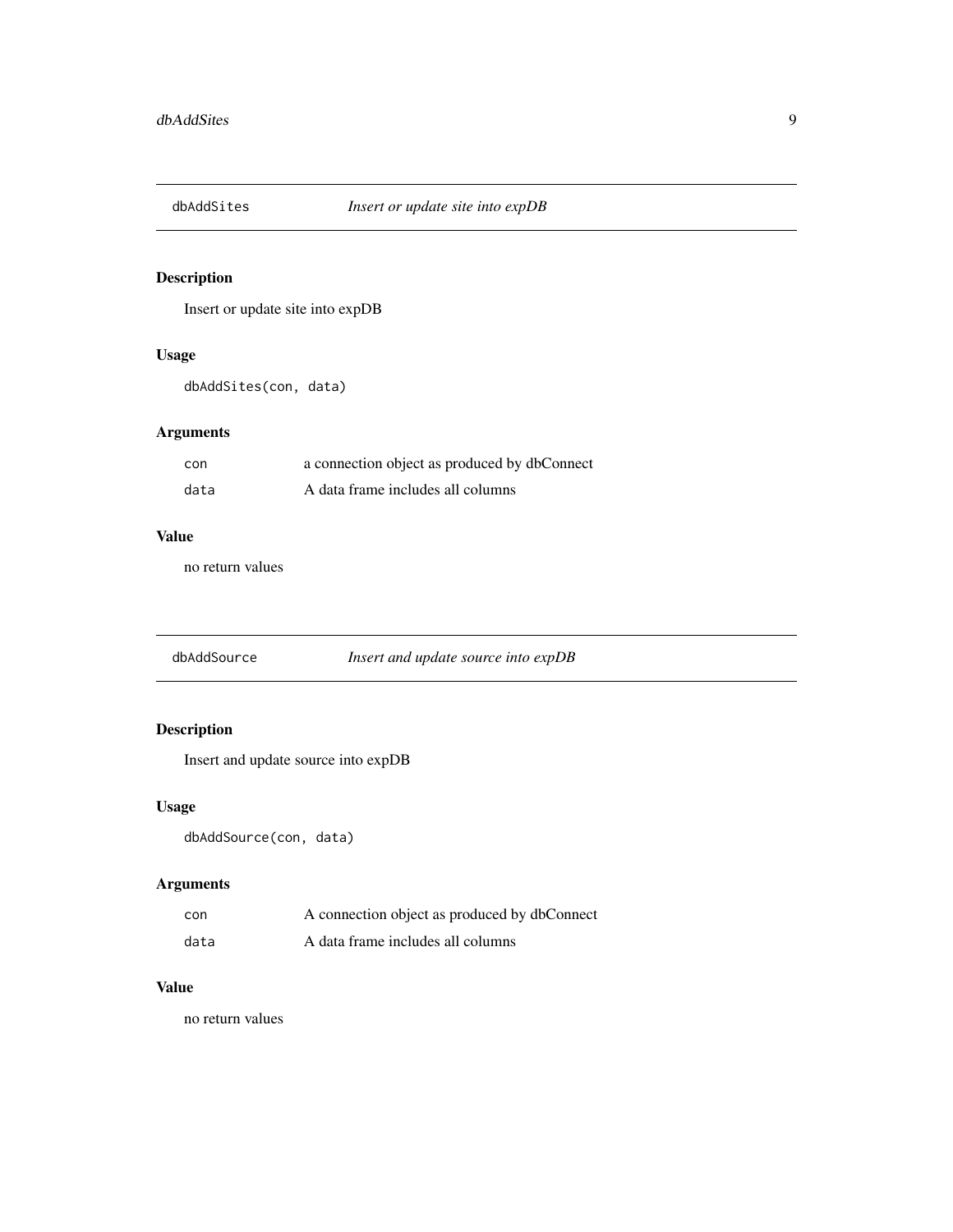<span id="page-9-0"></span>

Insert or update trait into expDB

#### Usage

dbAddTraits(con, data)

#### Arguments

| con  | a connection object as produced by dbConnect |
|------|----------------------------------------------|
| data | A data frame includes all columns            |

#### Value

no return values

dbAddTrials *Insert or Update trial into expDB*

# Description

Insert or Update trial into expDB

#### Usage

```
dbAddTrials(con, data)
```
# Arguments

| con  | a connection object as produced by dbConnect |
|------|----------------------------------------------|
| data | A data frame includes all columns            |

# Value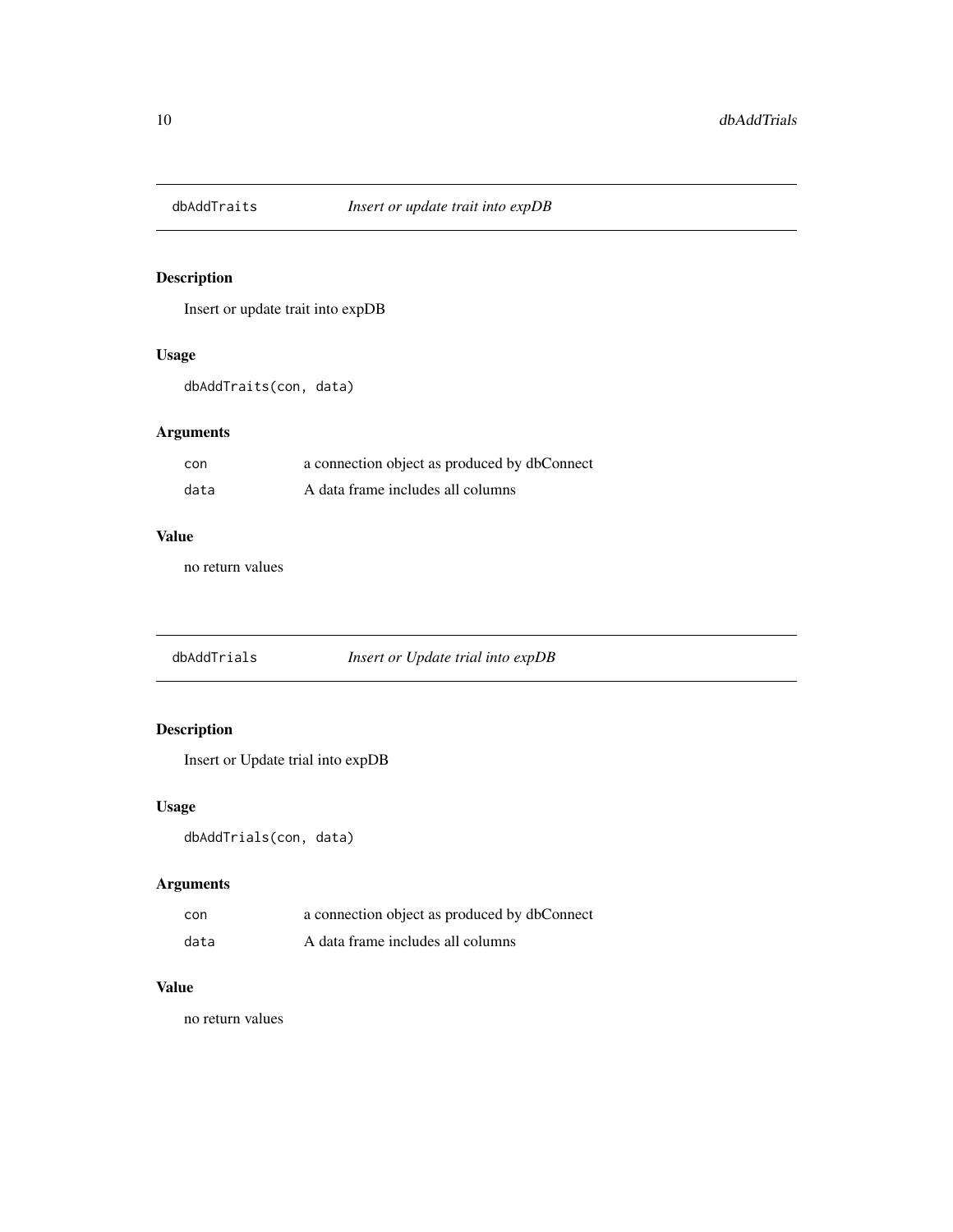<span id="page-10-0"></span>dbAddTrialSoil *Add soil for a trial*

#### Description

Add soil for a trial

# Usage

```
dbAddTrialSoil(
  con,
  data,
  units = list(thickness = "cm", no3 = "kg/ha", nh4 = "kg/ha")
)
```
#### Arguments

| con   | a connection object as produced by dbConnect |
|-------|----------------------------------------------|
| data  | Soil profiles for trials                     |
| units | a list for the unit                          |

#### Value

no return values

dbAddWeather *Add weather records into expDB*

# Description

Add weather records into expDB

#### Usage

```
dbAddWeather(con, data, name = NULL)
```
# Arguments

| con  | a connection object as produced by dbConnect                                   |
|------|--------------------------------------------------------------------------------|
| data | A string character for the path to met file, a WeaAna object, or a data frame. |
| name | The met name in the database if data is a data frame.                          |

# Value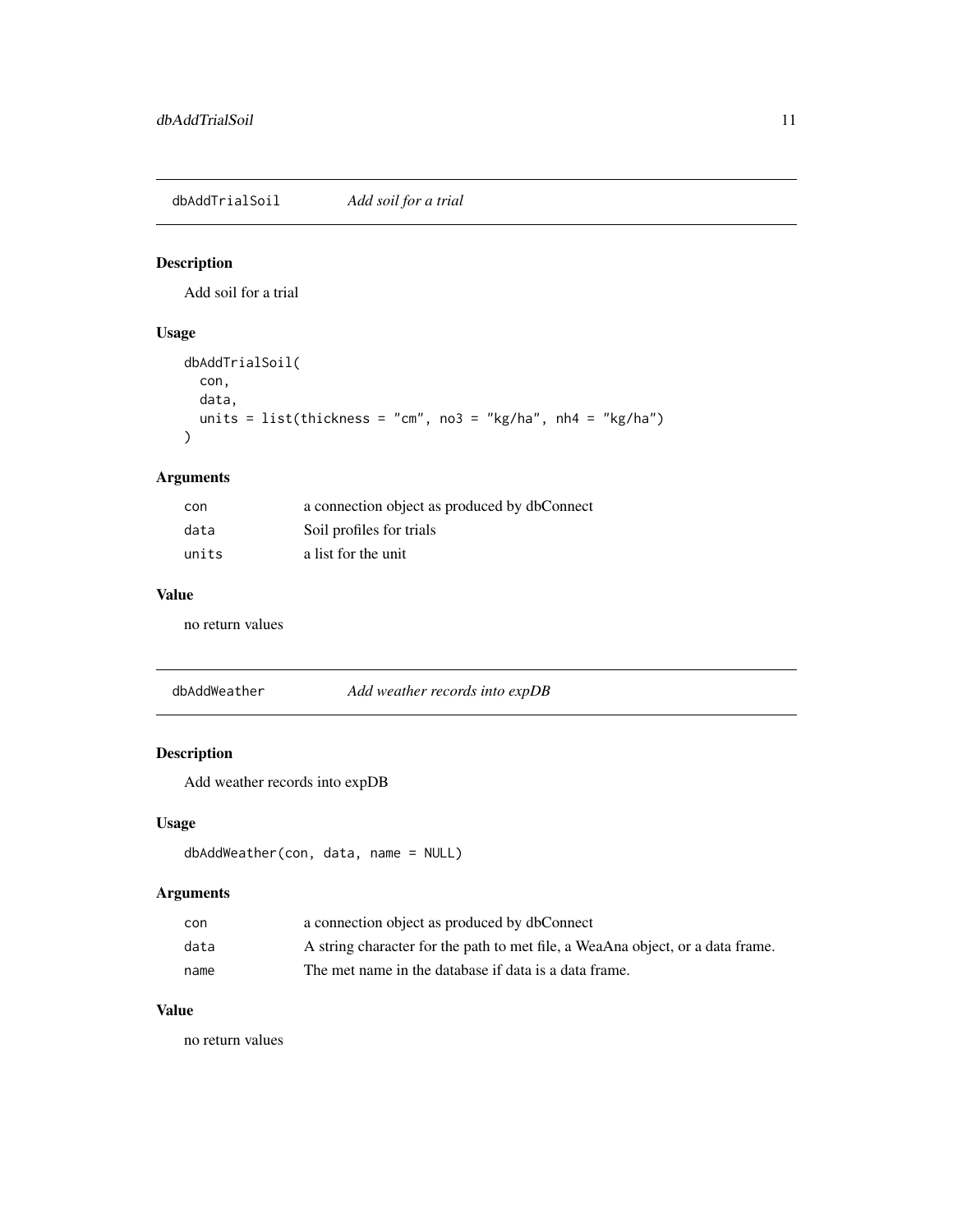<span id="page-11-0"></span>

Append a table into db and check the column name

# Usage

```
dbAppendTable(con, table, data)
```
#### Arguments

| con   | A connection object as produced by dbConnect |
|-------|----------------------------------------------|
| table | The target table name                        |
| data  | A data frame to write into table             |

| dbExportMet | Export trials weather records to met file |
|-------------|-------------------------------------------|

# Description

Export trials weather records to met file

# Usage

```
dbExportMet(con, output, na = NA, ...)
```
# Arguments

| con     | a connection object as produced by dbConnect                                                                                                                    |
|---------|-----------------------------------------------------------------------------------------------------------------------------------------------------------------|
| output  | The folder of output files                                                                                                                                      |
| na      | The character for missing value with default NA                                                                                                                 |
| $\cdot$ | All other arguments to define range of export trials. All trials will be export if<br>there are not arguments. Supported arguments include trial (or trialcode) |

#### Value

Write weather records into files. No return values.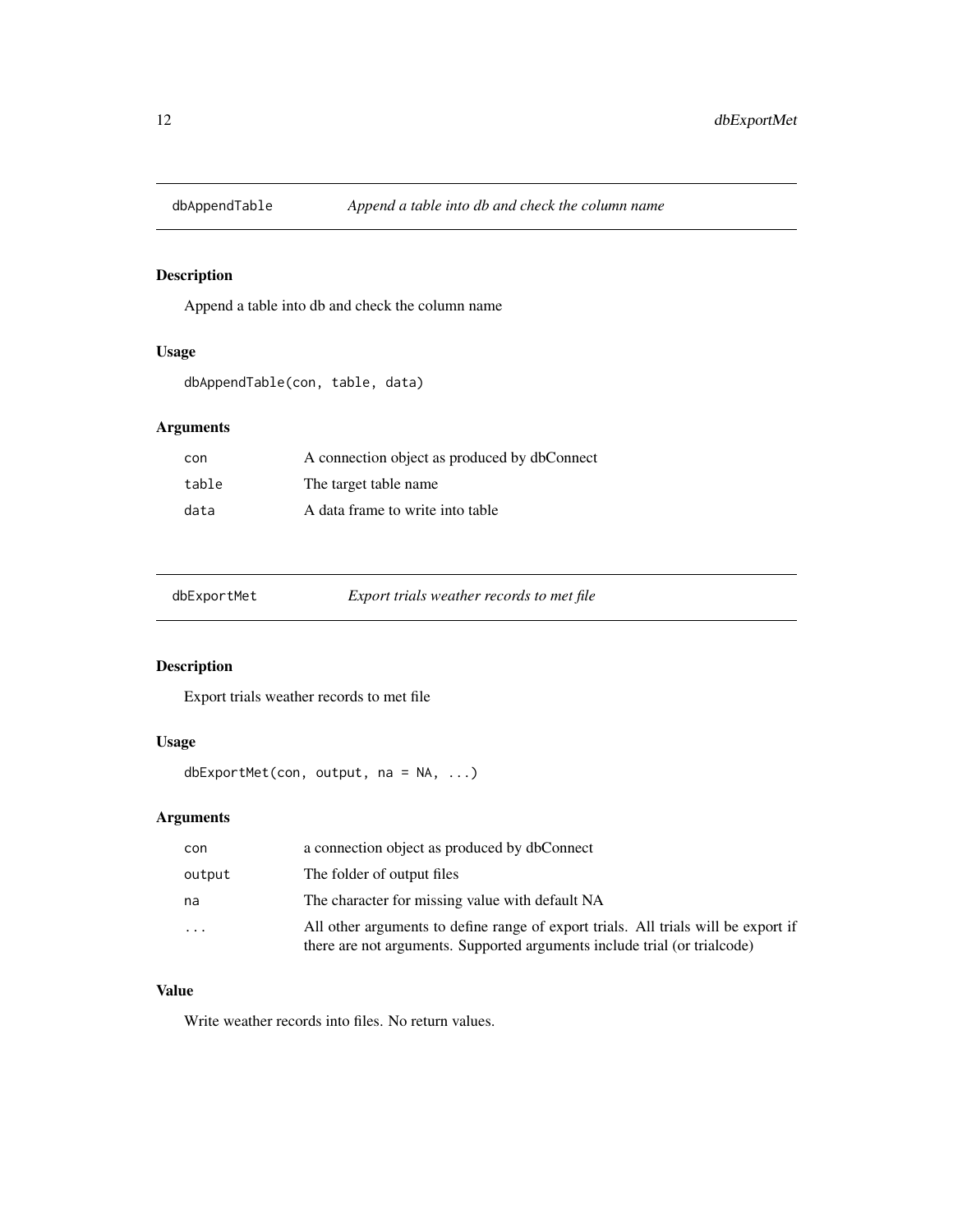<span id="page-12-0"></span>dbGenotypeCheckName *Check genotype names*

# Description

Check genotype names

#### Usage

dbGenotypeCheckName(con, genotype)

#### Arguments

| con      | a connection object as produced by dbConnect |
|----------|----------------------------------------------|
| genotype | The genotype name will be checked            |

#### Value

A vector with check genotype names

dbGetDryWeightPerStem *Get the dry weight per stem*

# Description

Get the dry weight per stem

#### Usage

```
dbGetDryWeightPerStem(con, trials = NULL, ...)
```
# Arguments

| con     | a connection object as produced by dbConnect                                  |
|---------|-------------------------------------------------------------------------------|
| trials  | A data frame to specify trials. If not NULL, other arguments will be ignored. |
| $\cdot$ | Arguments pass to dbGetTrials                                                 |

#### Value

A data.frame for selected dry weight per stem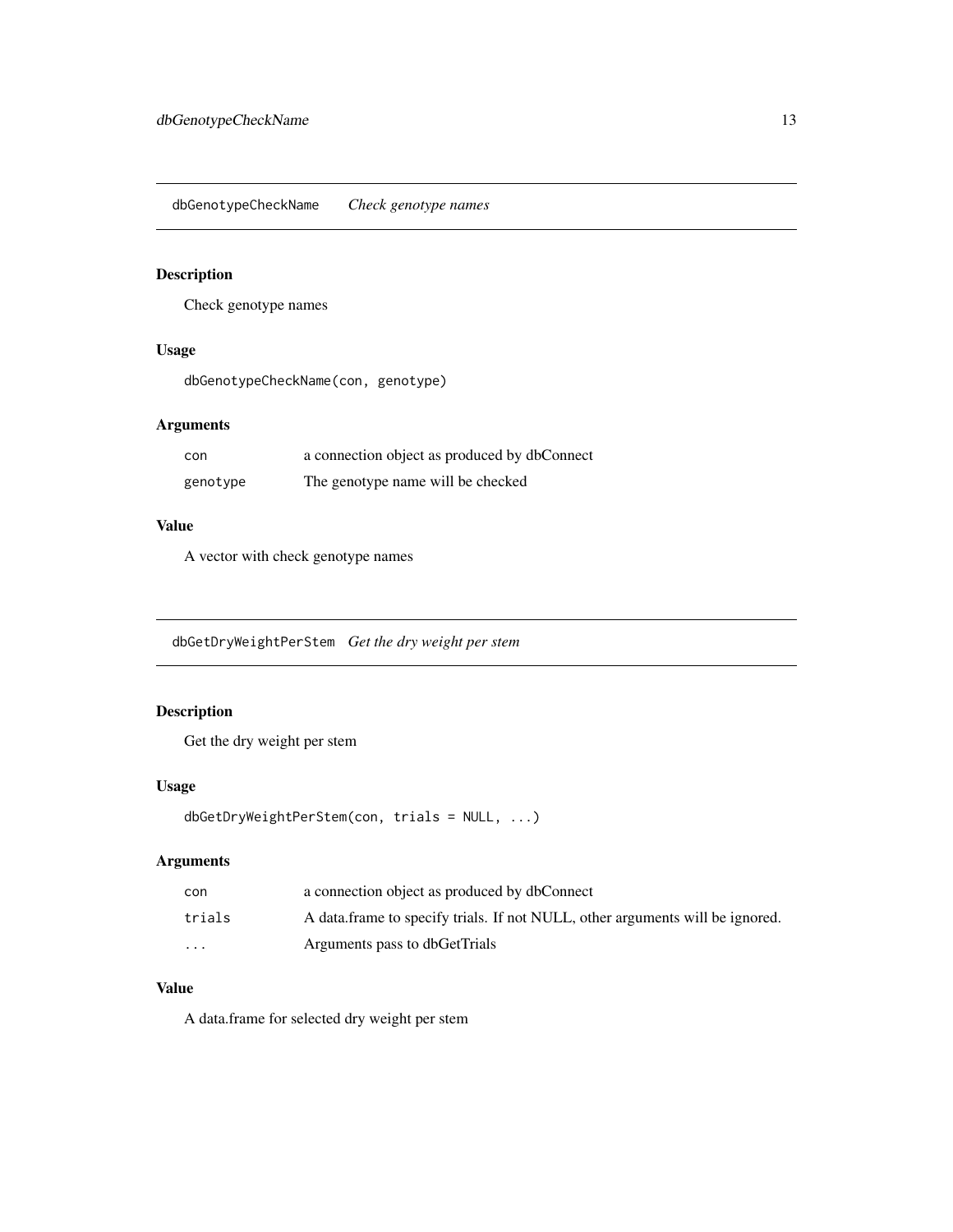<span id="page-13-0"></span>dbGetFertilization *Get fertilization from database*

# Description

Get fertilization from database

#### Usage

```
dbGetFertilization(con, ...)
```
#### Arguments

| con      | a connection object as produced by dbConnect |
|----------|----------------------------------------------|
| $\cdots$ | Other arguments to specify meta data         |

#### Value

a data.frame for fertilization information

```
dbGetFieldMaturity Estimation of maturity
```
# Description

Estimation of maturity

#### Usage

```
dbGetFieldMaturity(con, trials = NULL, ...)
```
#### Arguments

| con     | a connection object as produced by dbConnect                                  |
|---------|-------------------------------------------------------------------------------|
| trials  | A data frame to specify trials. If not NULL, other arguments will be ignored. |
| $\cdot$ | Arguments pass to dbGetTrials                                                 |

#### Value

A data.frame for selected maturity time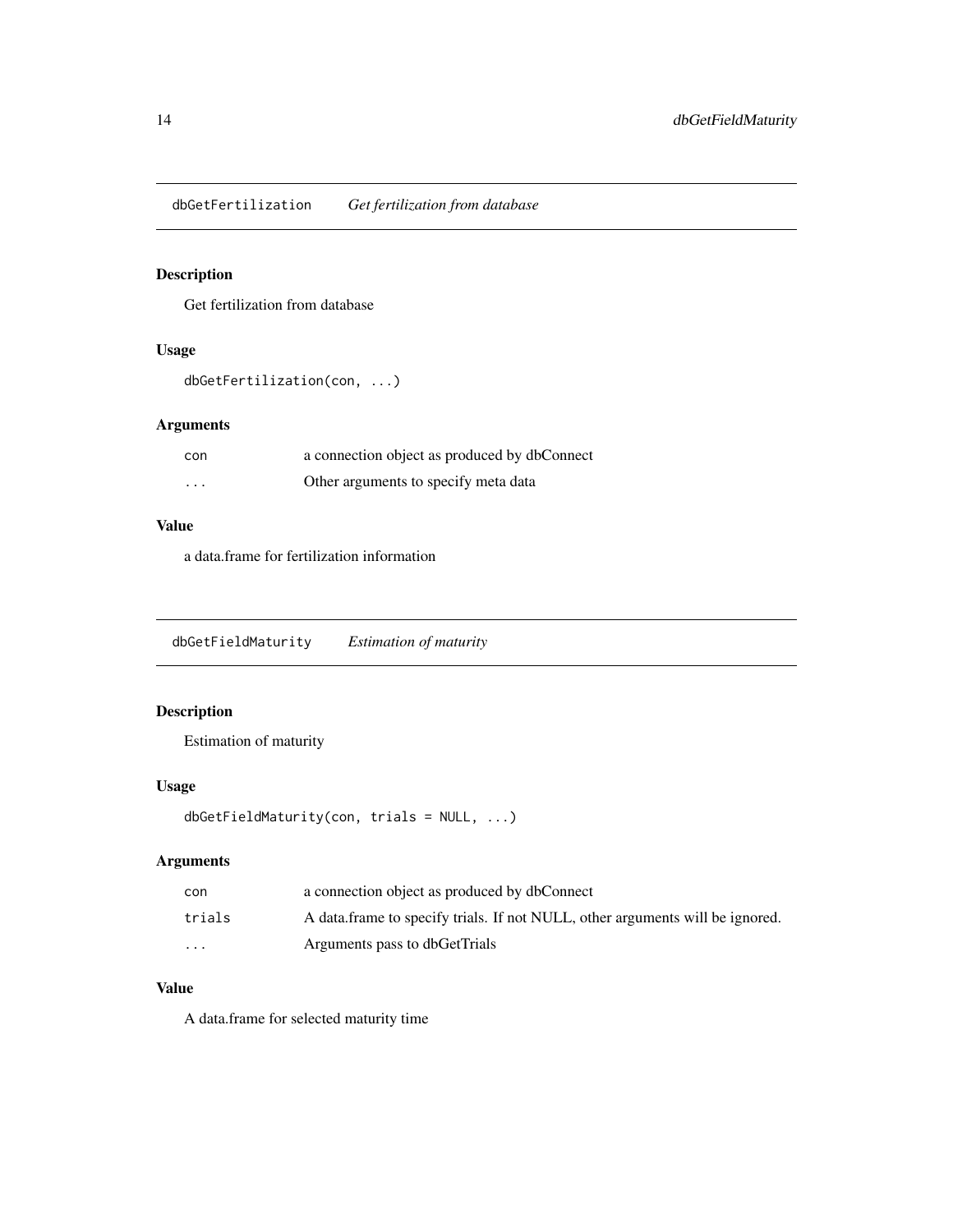<span id="page-14-0"></span>dbGetFieldPopulation *Estimation of plant populations*

#### Description

Estimation of plant populations

#### Usage

```
dbGetFieldPopulation(con, trials = NULL, ...)
```
# Arguments

| con      | a connection object as produced by dbConnect                                  |
|----------|-------------------------------------------------------------------------------|
| trials   | A data frame to specify trials. If not NULL, other arguments will be ignored. |
| $\cdots$ | Arguments pass to dbGetTrials                                                 |

#### Value

A data.frame for selected field population

dbGetFieldStemNumber *Estimation of stem number per unit area*

#### Description

Estimation of stem number per unit area

#### Usage

```
dbGetFieldStemNumber(con, trials = NULL, ...)
```
#### Arguments

| con      | a connection object as produced by dbConnect                                  |
|----------|-------------------------------------------------------------------------------|
| trials   | A data frame to specify trials. If not NULL, other arguments will be ignored. |
| $\cdots$ | Arguments pass to dbGetTrials                                                 |

#### Value

A data.frame for selected stem number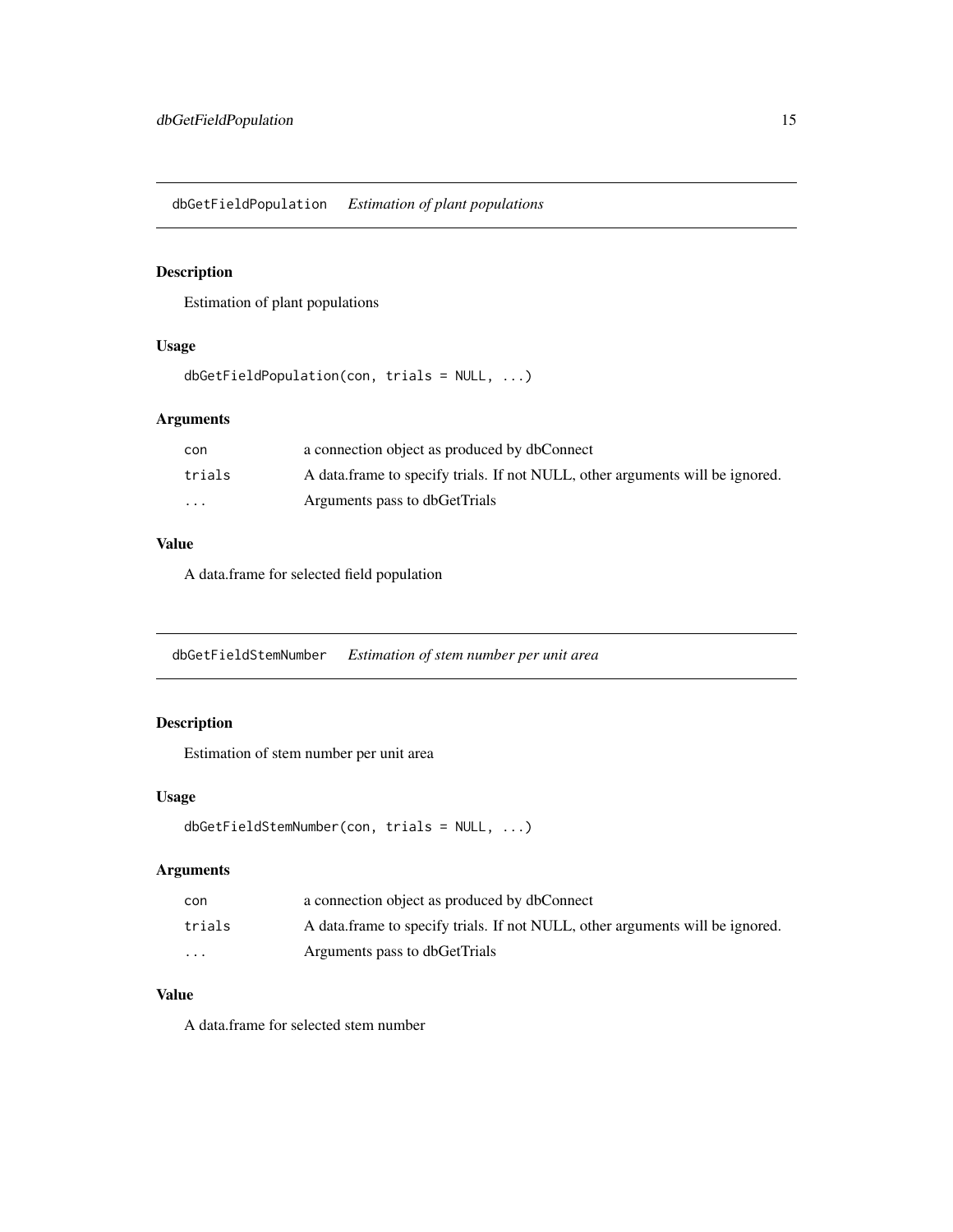<span id="page-15-0"></span>dbGetFieldTillerNumber

*Estimation of tiller number per unit area*

#### Description

Estimation of tiller number per unit area

#### Usage

dbGetFieldTillerNumber(con, trials = NULL, ...)

# Arguments

| con      | a connection object as produced by dbConnect                                  |
|----------|-------------------------------------------------------------------------------|
| trials   | A data frame to specify trials. If not NULL, other arguments will be ignored. |
| $\cdots$ | Arguments pass to dbGetTrials                                                 |

# Value

A data.frame for selected tiller number

dbGetGene *Get the gene information*

# Description

Get the gene information

#### Usage

dbGetGene(con)

## Arguments

con a connection object as produced by dbConnect

### Value

a data.frame with all gene information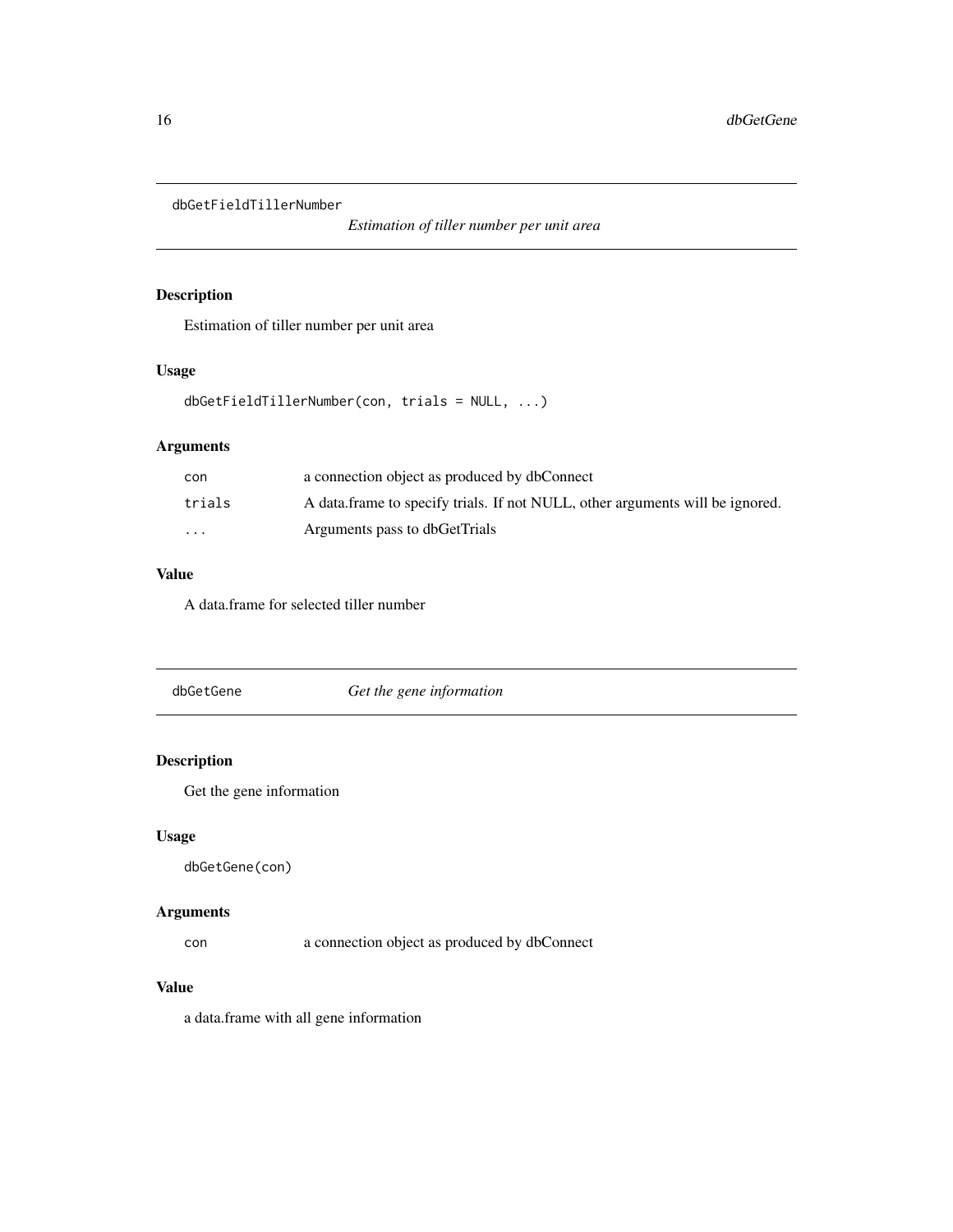<span id="page-16-0"></span>

Get the genotype information

#### Usage

```
dbGetGenotype(con, name_only = FALSE)
```
#### Arguments

| con       | a connection object as produced by dbConnect |
|-----------|----------------------------------------------|
| name_only | Only return the name of genotypes            |

#### Value

data.frame with genotype information or a vector with genotype name if name\_only = TRUE.

dbGetIrrigation *Get irrigation from database*

# Description

Get irrigation from database

#### Usage

```
dbGetIrrigation(con, ...)
```
# Arguments

| con      | a connection object as produced by dbConnect |
|----------|----------------------------------------------|
| $\cdots$ | Other arguments to specify meta data         |

#### Value

a data frame for irrigation information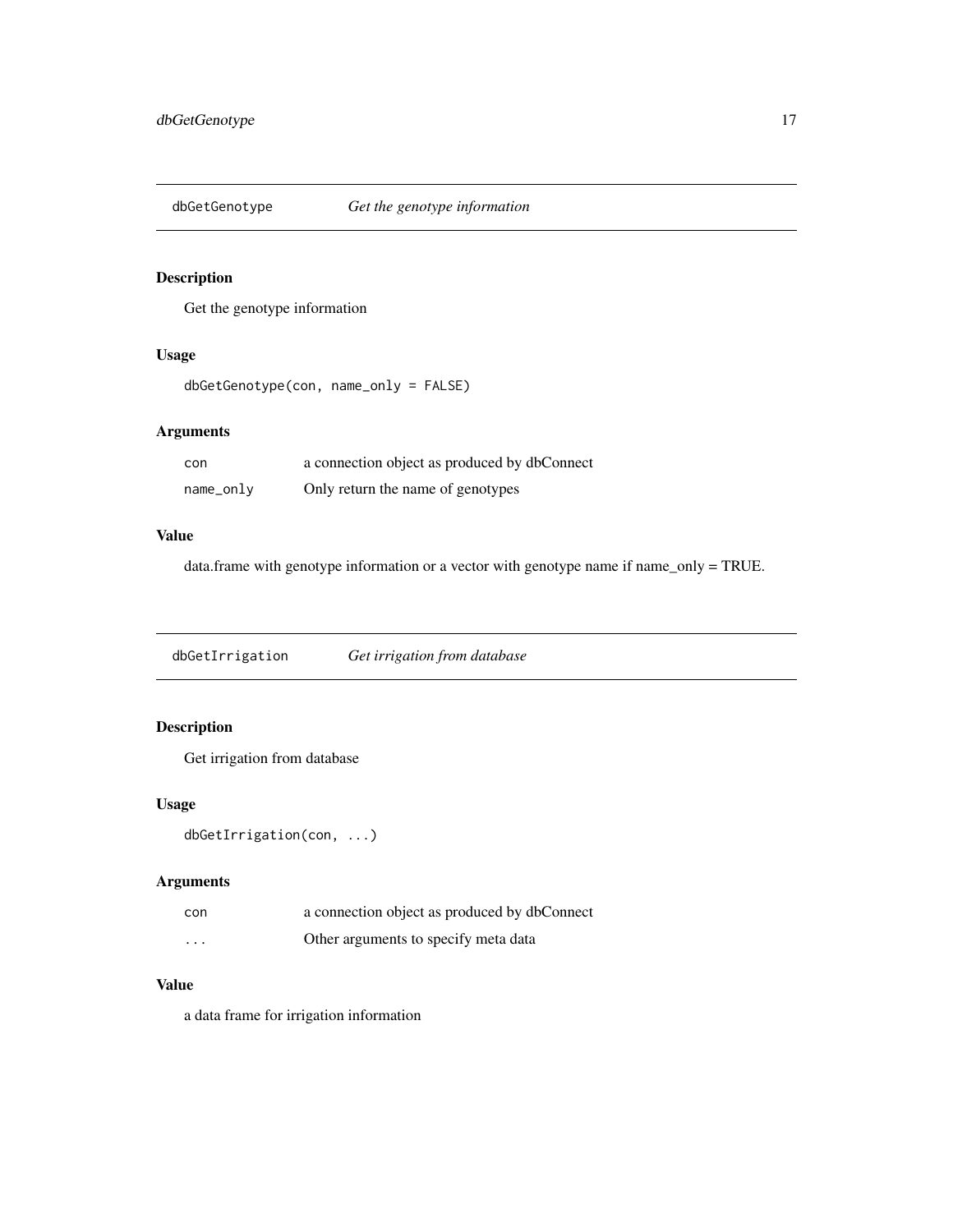<span id="page-17-0"></span>

Get log from expDB

# Usage

dbGetLog(con)

#### Arguments

con a connection object as produced by dbConnect

# Value

A data.frame with all logs

dbGetMetInfo *Get met information*

# Description

Get met information

#### Usage

dbGetMetInfo(con, name)

# Arguments

| con  | a connection object as produced by dbConnect |
|------|----------------------------------------------|
| name | The met name                                 |

#### Value

a data.frame for met information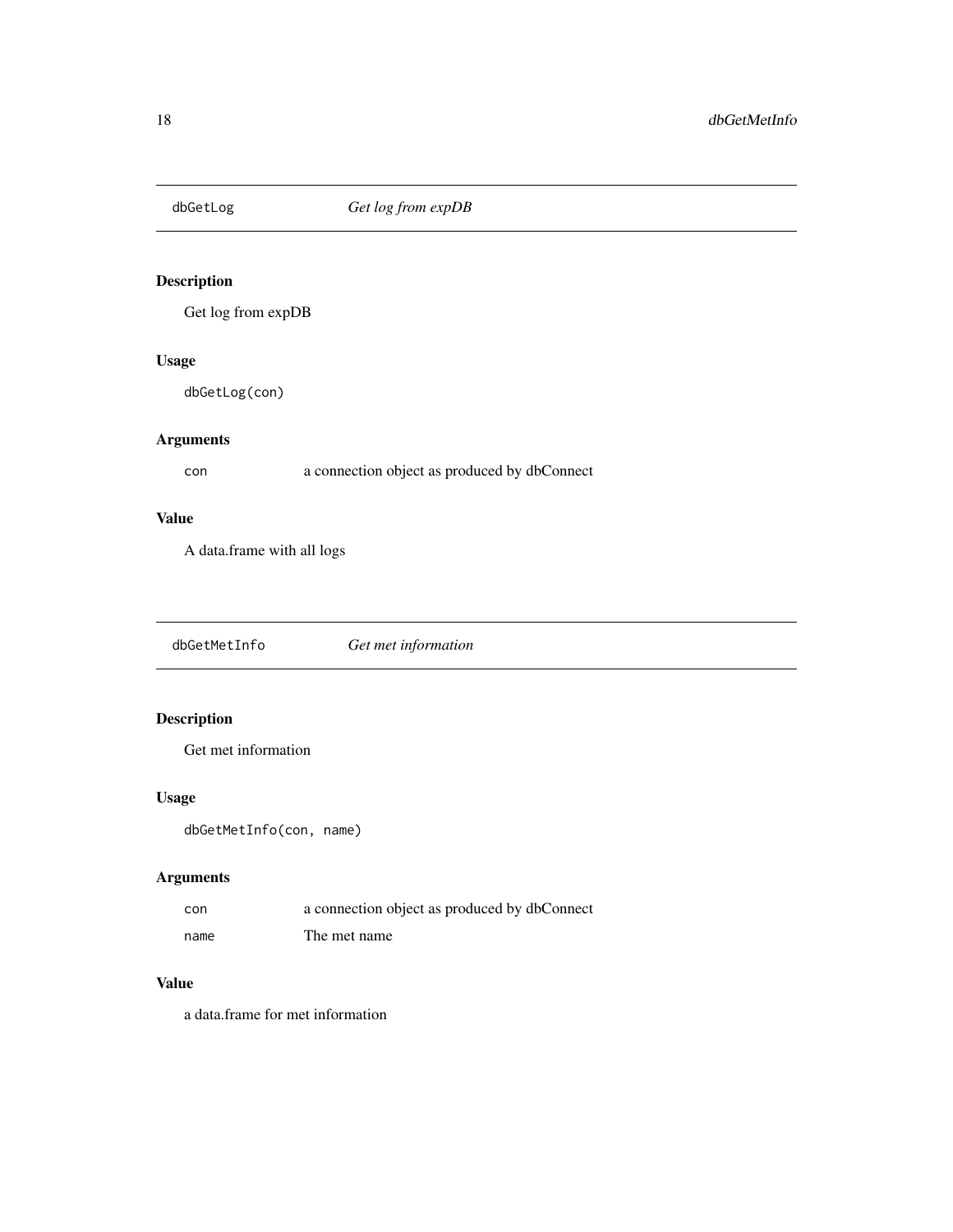<span id="page-18-0"></span>dbGetOrganFinalLeafNumber

*Get the final leaf number*

# Description

The final leaf number is first retrived from trait "O\_FinalLeafNumber", then calculated from trait "O\_HaunIndex" if "O\_FinalLeafNumber" is not observed. Final leaf number equals the maximum value of "O\_HaunIndex", which should be an integer.

#### Usage

```
dbGetOrganFinalLeafNumber(con, trials = NULL, ...)
```
#### Arguments

| con                     | a connection object as produced by dbConnect                 |
|-------------------------|--------------------------------------------------------------|
| trials                  | A data frame to specify trials. If not NULL, other arguments |
| $\cdot$ $\cdot$ $\cdot$ | Arguments to specific trials.                                |

#### Value

A data.frame for selected final leaf number

| Get Haun Index |
|----------------|
|                |

#### Description

The Haun Index is retrived from trait "O\_HaunIndex", extending the final observationa

#### Usage

```
dbGetOrganHaunIndex(con, trials = NULL, avg = TRUE, ...)
```
#### Arguments

| con                     | a connection object as produced by dbConnect                 |
|-------------------------|--------------------------------------------------------------|
| trials                  | A data frame to specify trials. If not NULL, other arguments |
| avg                     | Whether to calculate the average value                       |
| $\cdot$ $\cdot$ $\cdot$ | Arguments to specific trials.                                |

#### Value

A data.frame for selected Haun Index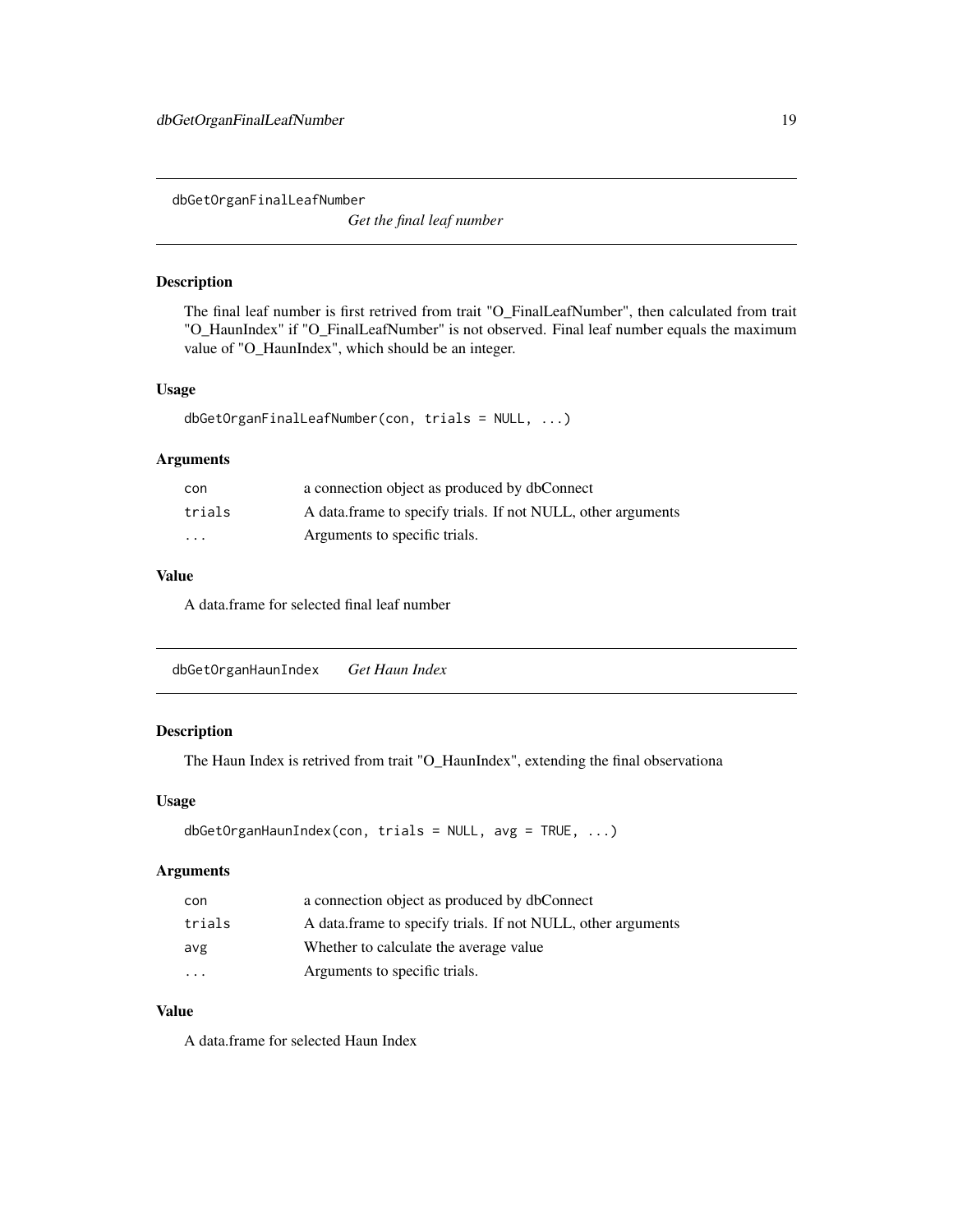<span id="page-19-0"></span>

Get phenotype values through a group of conditions

# Usage

```
dbGetPhenotype(
  con,
  traits = NULL,
 direction = "long",
  tt = FALSE,gene = FALSE,
  ...
)
```
# Arguments

| a connection object as produced by dbConnect          |
|-------------------------------------------------------|
| A list of traits. All traits will be returned if NULL |
| One of 'long' or 'wide' for reshape function          |
| Whether to calculate thermal time                     |
| Whether to get gene information                       |
| All other arguments to define range of export trials  |
|                                                       |

# Value

a data.frame for selected phenotypic values

dbGetPlantFlowering *Estimation of flowering time*

#### Description

Estimation of flowering time

#### Usage

```
dbGetPlantFlowering(con, trials = NULL, ...)
```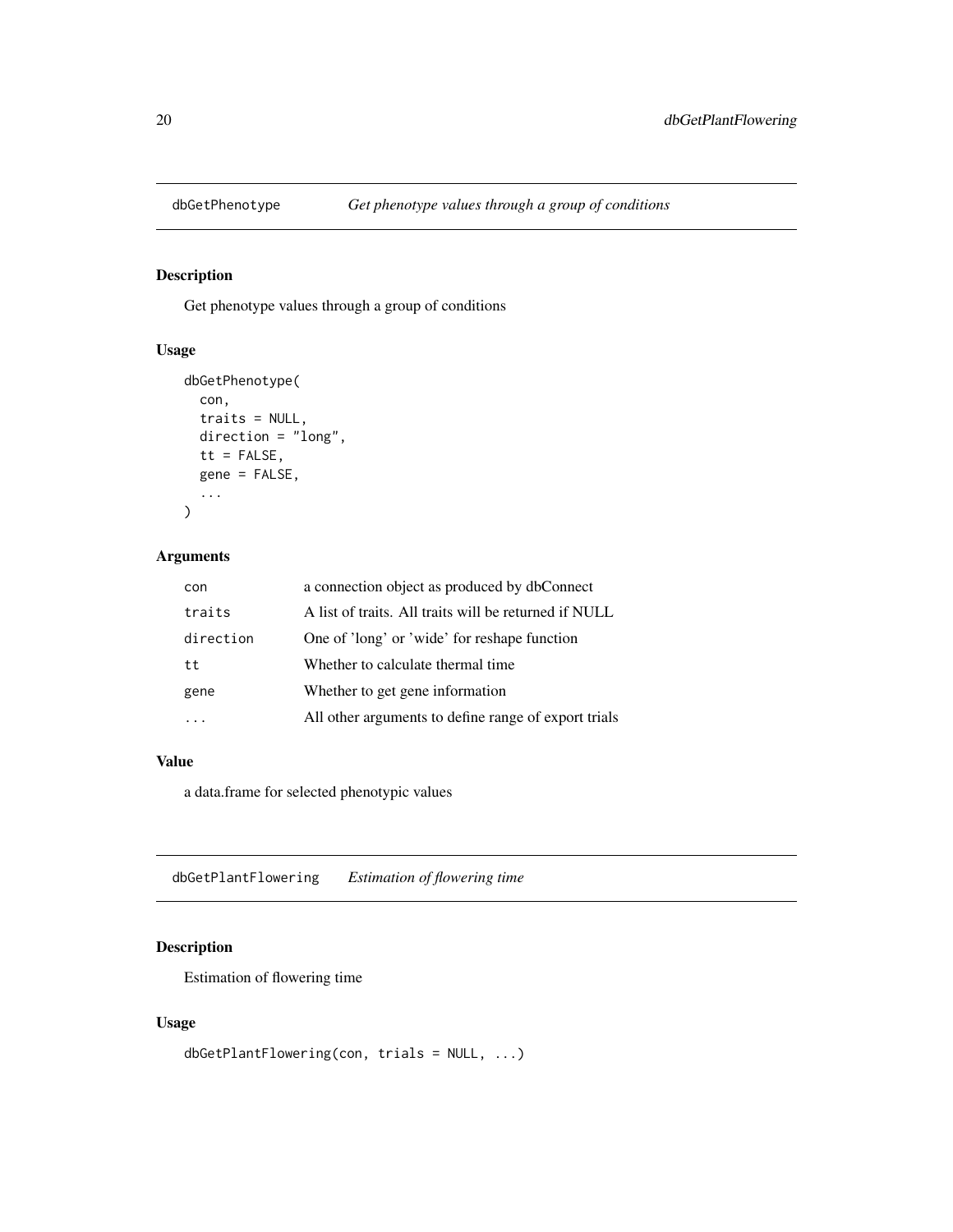# <span id="page-20-0"></span>Arguments

| con      | a connection object as produced by dbConnect                                  |
|----------|-------------------------------------------------------------------------------|
| trials   | A data frame to specify trials. If not NULL, other arguments will be ignored. |
| $\cdots$ | Arguments pass to dbGetTrials                                                 |

#### Value

A data.frame for selected flowering time

dbGetPlantHeading *Estimation of heading time*

#### Description

Estimation of heading time

#### Usage

dbGetPlantHeading(con, trials = NULL, ...)

#### Arguments

| con      | a connection object as produced by dbConnect                                  |
|----------|-------------------------------------------------------------------------------|
| trials   | A data frame to specify trials. If not NULL, other arguments will be ignored. |
| $\cdots$ | Arguments pass to dbGetTrials                                                 |

# Value

A data.frame for selected heading time

dbGetPlantStemElongation

*Estimation of stem elongation*

# Description

Estimation of stem elongation

# Usage

```
dbGetPlantStemElongation(con, trials = NULL, ...)
```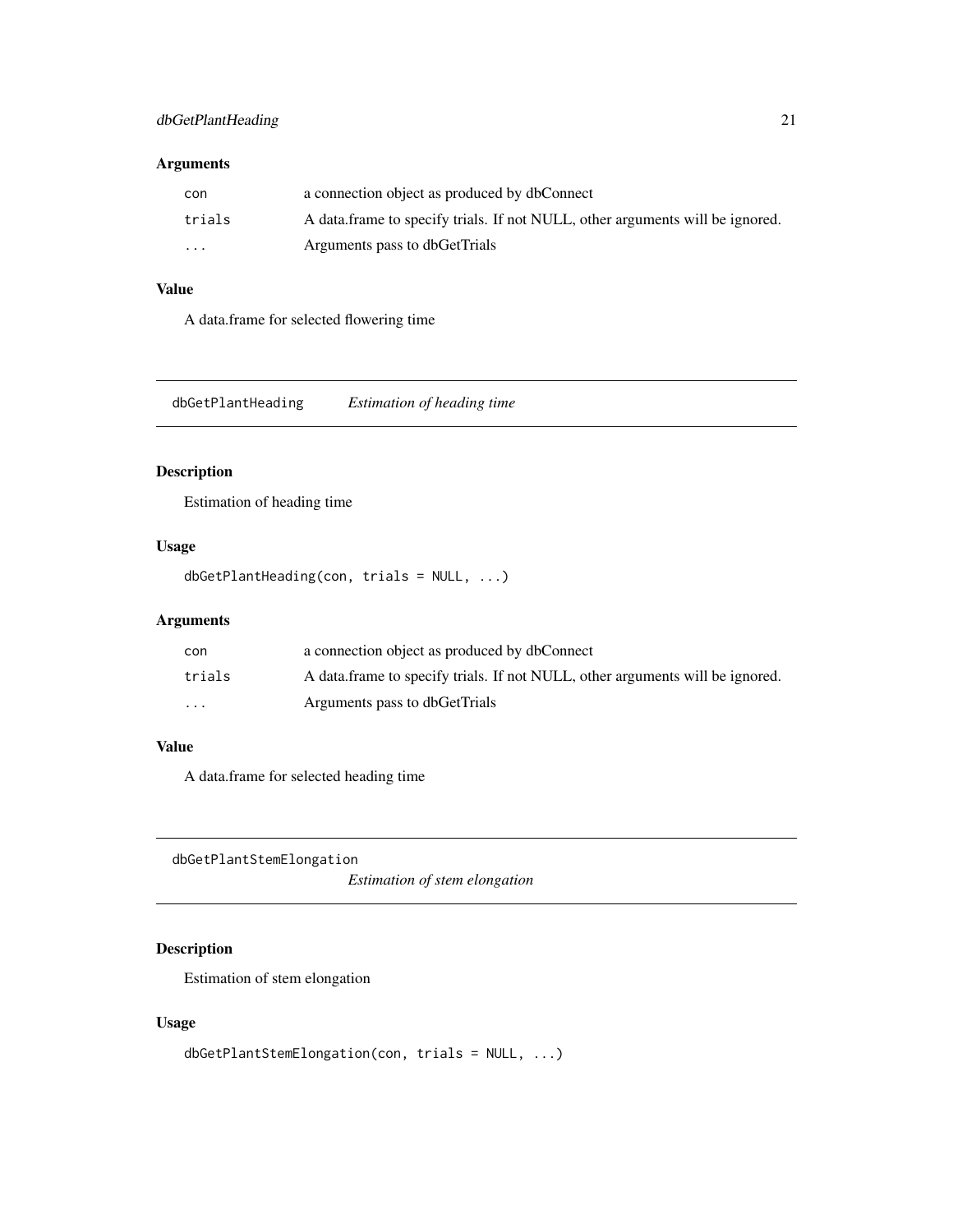#### <span id="page-21-0"></span>Arguments

| con      | a connection object as produced by dbConnect                                  |
|----------|-------------------------------------------------------------------------------|
| trials   | A data frame to specify trials. If not NULL, other arguments will be ignored. |
| $\cdots$ | Arguments pass to dbGetTrials                                                 |

#### Value

A data.frame for selected stem elongation stage

dbGetPlantStemNumber *Estimation of stem number per plant*

#### Description

Estimation of stem number per plant

#### Usage

```
dbGetPlantStemNumber(con, trials = NULL, ...)
```
#### Arguments

| con      | a connection object as produced by dbConnect                                  |
|----------|-------------------------------------------------------------------------------|
| trials   | A data frame to specify trials. If not NULL, other arguments will be ignored. |
| $\cdots$ | Arguments pass to dbGetTrials                                                 |

# Value

A data.frame for selected stem number for individual plant

dbGetPlantTillerNumber

*Estimation of tiller number per plant*

#### Description

Estimation of tiller number per plant

#### Usage

```
dbGetPlantTillerNumber(con, trials = NULL, ...)
```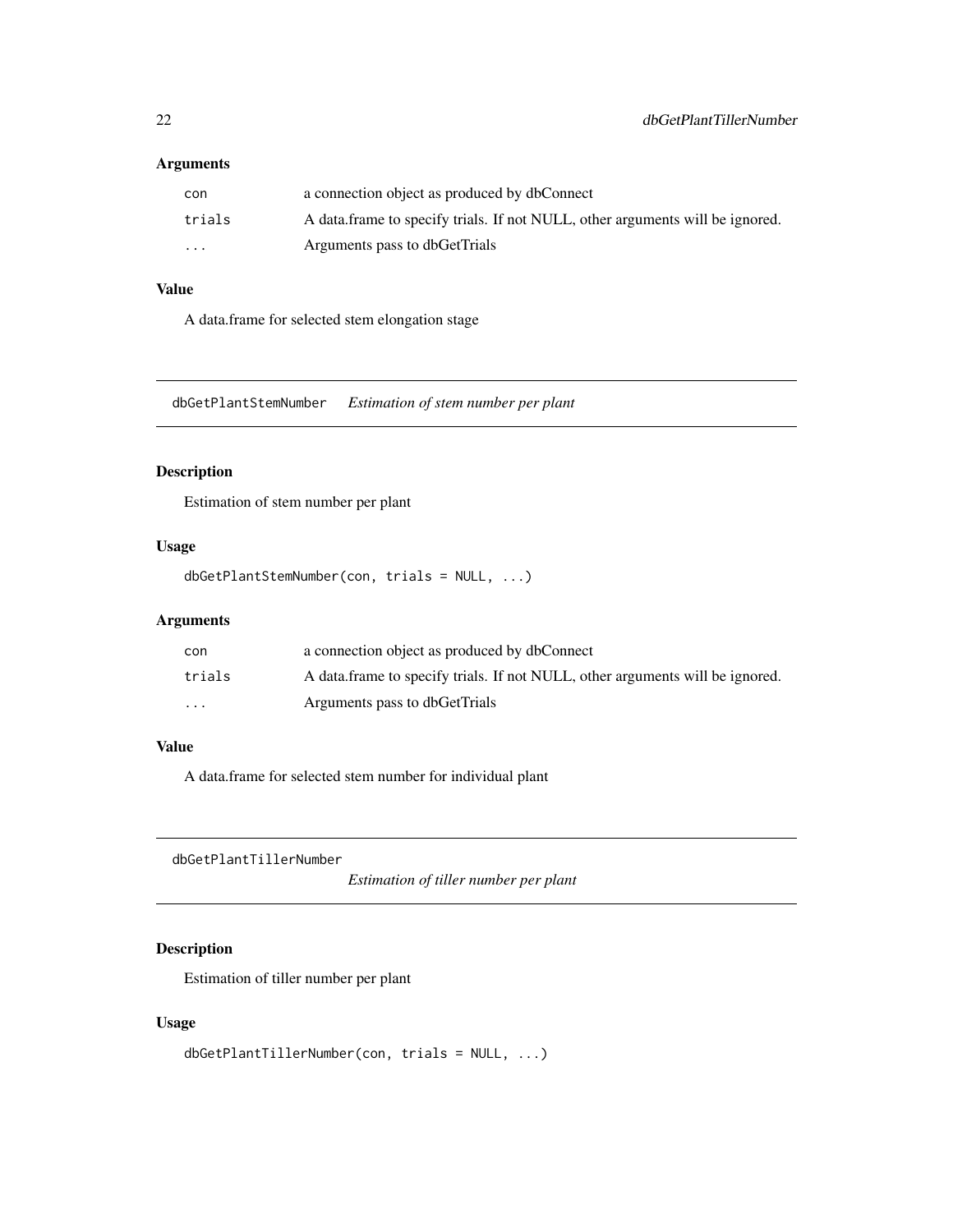#### <span id="page-22-0"></span>dbGetSites 23

#### Arguments

| con      | a connection object as produced by dbConnect                                  |
|----------|-------------------------------------------------------------------------------|
| trials   | A data frame to specify trials. If not NULL, other arguments will be ignored. |
| $\cdots$ | Arguments pass to dbGetTrials                                                 |

#### Value

A data.frame for selected tiller number for individual plant

|  | dbGetSites |
|--|------------|
|  |            |

Get site into expDB

# Description

Get site into expDB

### Usage

dbGetSites(con)

#### Arguments

con a connection object as produced by dbConnect

#### Value

a data.frame for all sites in the data base

dbGetSource *Get source from expDB*

#### Description

Get source from expDB

#### Usage

dbGetSource(con)

#### Arguments

con a connection object as produced by dbConnect

#### Value

A data.frame for all source in the data base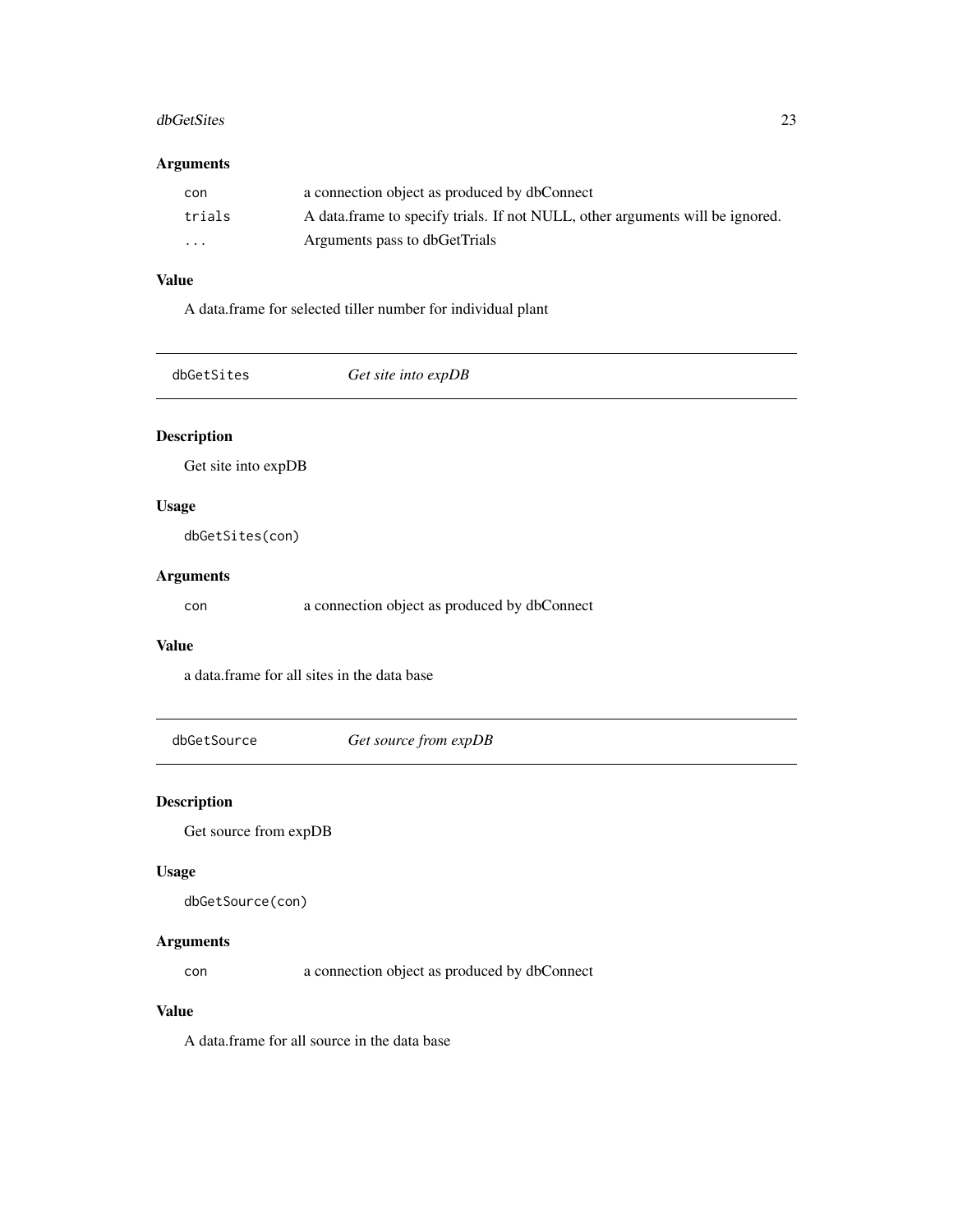<span id="page-23-0"></span>dbGetTraits *Get trait list*

# Description

Get trait list

#### Usage

dbGetTraits(con)

#### Arguments

con a connection object as produced by dbConnect

#### Value

a data.frame for all traits in the data base

dbGetTrials *Get trials by a groups of conditions.*

#### Description

Get trials by a groups of conditions.

#### Usage

dbGetTrials(con, design = TRUE, ...)

#### Arguments

| con     | a connection object as produced by dbConnect                                                                                                                    |
|---------|-----------------------------------------------------------------------------------------------------------------------------------------------------------------|
| design  | Whether include design                                                                                                                                          |
| $\cdot$ | All other arguments to define range of export trials. All trials will be export if<br>there are not arguments. Supported arguments include trial (or trialcode) |

#### Value

A data.frame for selected trials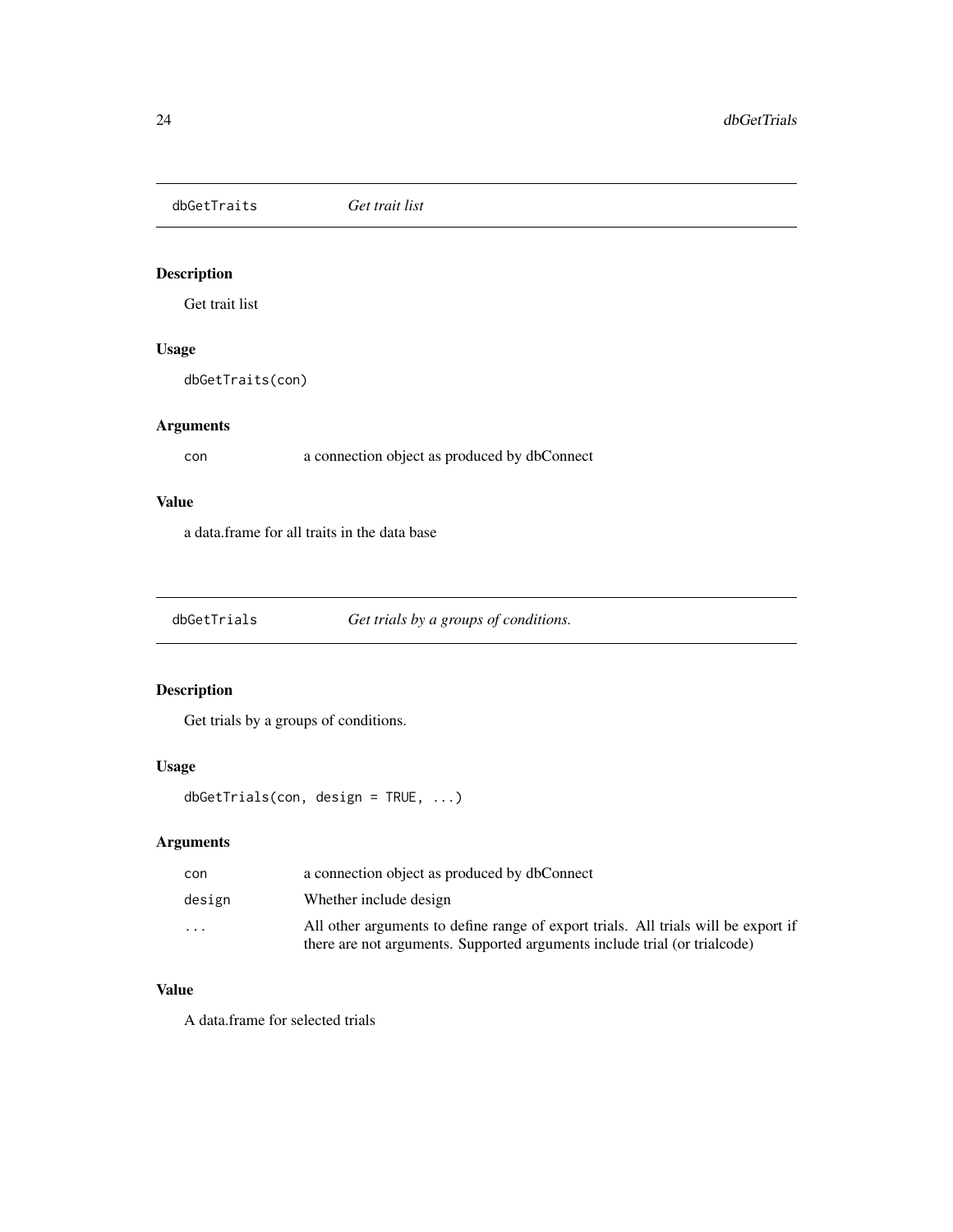<span id="page-24-0"></span>

Get weather records from expDB

#### Usage

```
dbGetWeather(con, name, format = "data_frame", na = NA_character_, tz = "UTC")
```
#### Arguments

| con    | a connection object as produced by dbConnect    |
|--------|-------------------------------------------------|
| name   | The met name                                    |
| format | The format of export dataset.                   |
| na     | The character for missing value with default NA |
| tz     | Time zone applied for hourly temperature        |

### Value

a data.frame for all weather records

dbGetZadoksStage *Obtain the key phenology stage*

#### Description

Obtain the key phenology stage

#### Usage

```
dbGetZadoksStage(con, trials, key_stage)
```
#### Arguments

| con       | a connection object as produced by dbConnect                                  |
|-----------|-------------------------------------------------------------------------------|
| trials    | A data frame to specify trials. If not NULL, other arguments will be ignored. |
| kev_stage | The key zadoks stage                                                          |

#### Value

A data.frame for selected Zadoks stage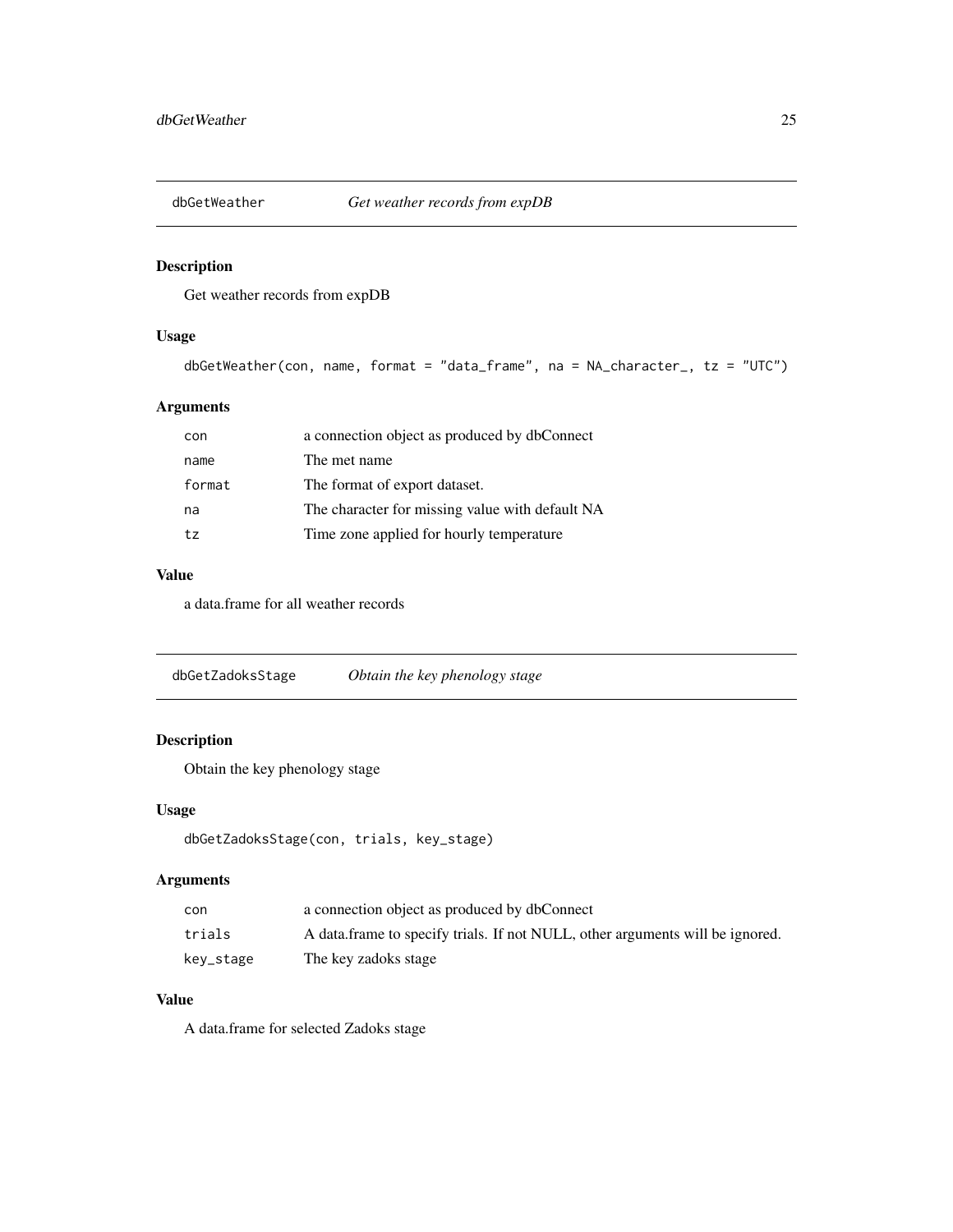<span id="page-25-0"></span>

Import data from excel file

#### Usage

```
dbImportXLSX(con, xlsx, ignore_genotype = TRUE, ignore_trait = TRUE, ...)
```
#### Arguments

| con             | a connection object as produced by dbConnect            |
|-----------------|---------------------------------------------------------|
| xlsx            | The path to excel file                                  |
| ignore_genotype |                                                         |
|                 | Ignore genotype tables when importing                   |
| ignore_trait    | Ignore trait table when importing                       |
|                 | Other arguments. Supported arguments include            |
|                 | • extra_design: Extra columns in the experiment design. |
|                 | • tz: The time zone for the hourly climates.            |

#### Value

No return values

| dbInsertUpdateByRow | Insert new rows or update existing rows to a specific table according |
|---------------------|-----------------------------------------------------------------------|
|                     | to a specific column (unique) by each row                             |

#### Description

Insert new rows or update existing rows to a specific table according to a specific column (unique) by each row

### Usage

```
dbInsertUpdateByRow(con, table, data, unique_col = "name")
```
# Arguments

| con        | A connection object as produced by dbConnect          |
|------------|-------------------------------------------------------|
| table      | The target table name                                 |
| data       | A data frame to write into table                      |
| unique_col | A character vector to indentify each row in the table |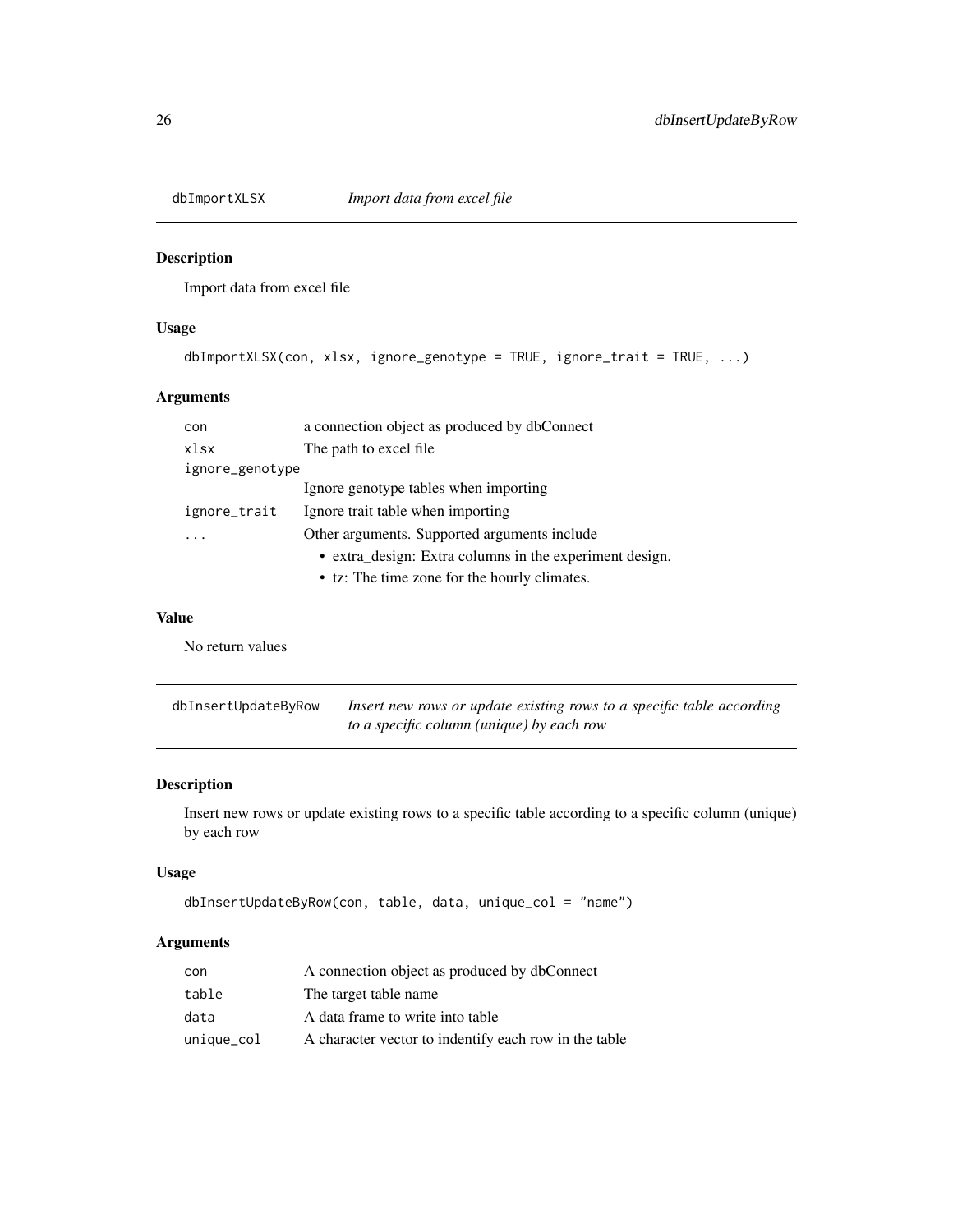<span id="page-26-0"></span>dbListTrials *List all trials*

#### Description

List all trials

#### Usage

dbListTrials(con)

# Arguments

con a connection object as produced by dbConnect

#### Value

A data.frame for all trials in the data base

expdbConnect *Connect to expDB*

#### Description

Connect to expDB

#### Usage

expdbConnect(filename)

#### Arguments

filename The filename of SQLite

### Value

a connection object as produced by dbConnect

#### Examples

```
## Not run:
con <- connect('filename')
```
## End(Not run)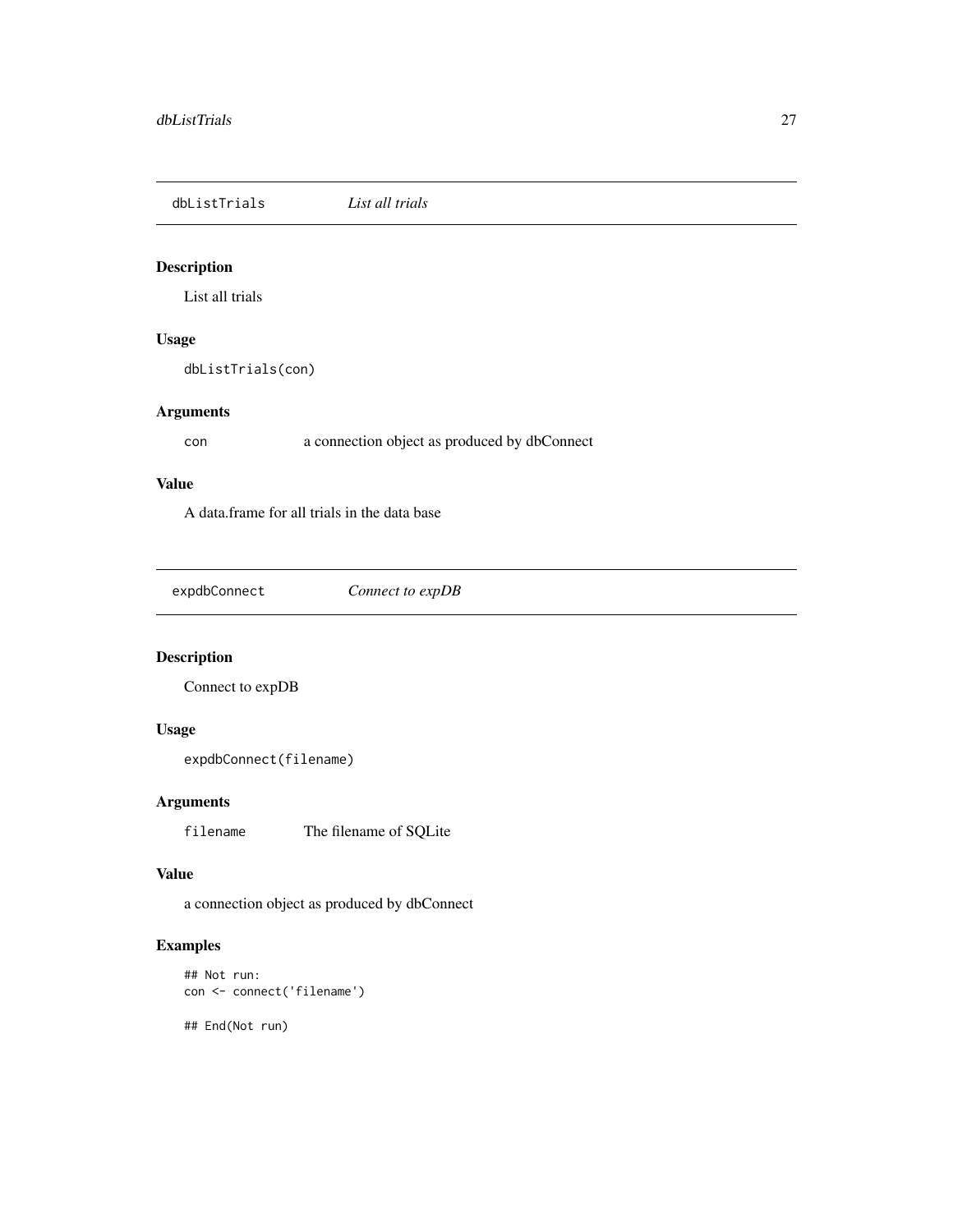<span id="page-27-0"></span>expdbCreateDB *create to expDB*

#### Description

create to expDB

#### Usage

expdbCreateDB(filename, system\_traits = TRUE)

# Arguments

| filename      | The filename of new expDB       |
|---------------|---------------------------------|
| system_traits | Whether to import system traits |

# Value

a connection object as produced by dbConnect

| Didconnect to expDB |  |
|---------------------|--|
|---------------------|--|

#### Description

Didconnect to expDB

#### Usage

```
expdbDisconnect(con)
```
#### Arguments

con a connection object as produced by dbConnect.

#### Value

no return values

#### Examples

```
## Not run:
con <- connect('filename')
disconnect(con)
```
## End(Not run)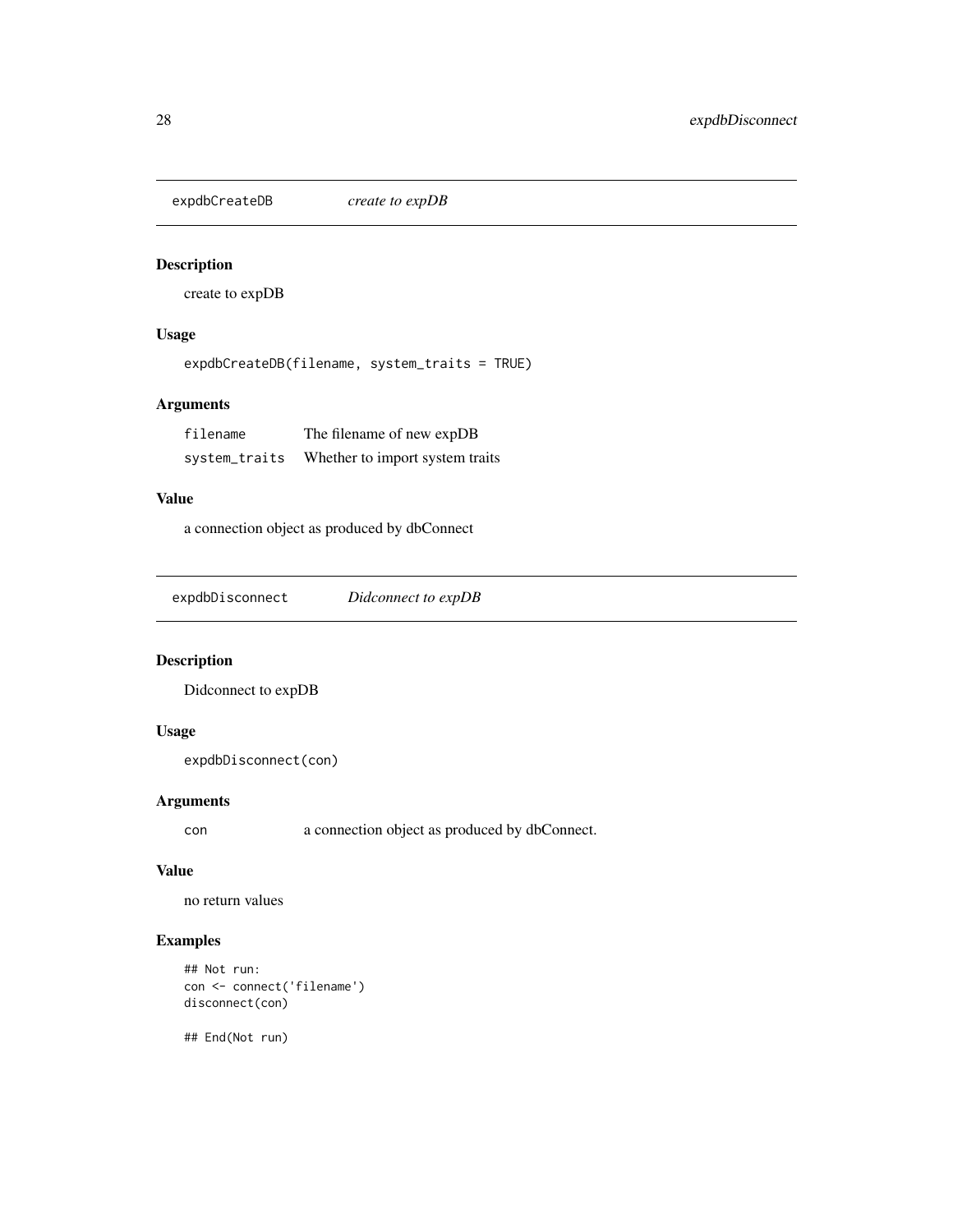<span id="page-28-0"></span>getIdByUniqueIndex *Get index id by unique\_columns.*

#### Description

Get index id by unique\_columns.

# Usage

```
getIdByUniqueIndex(
  con,
  table,
  data,
  unique_col = "name",
  data_col = unique_col,
  ignore_case = FALSE
\mathcal{L}
```
#### Arguments

| con            | a connection object as produced by dbConnect         |
|----------------|------------------------------------------------------|
| table          | the table name                                       |
| data           | A data frame to write into table                     |
| $unique_{col}$ | A character vector to identify each row in the table |
| data_col       | The column names in the data frame                   |
| ignore_case    | Whether ignore_case                                  |

# Value

id of unique\_col

harvestQuadratDetail *Process quadrat (detail) harvestQuadratDetail*

#### Description

Process quadrat (detail) harvestQuadratDetail

#### Usage

harvestQuadratDetail(con, records)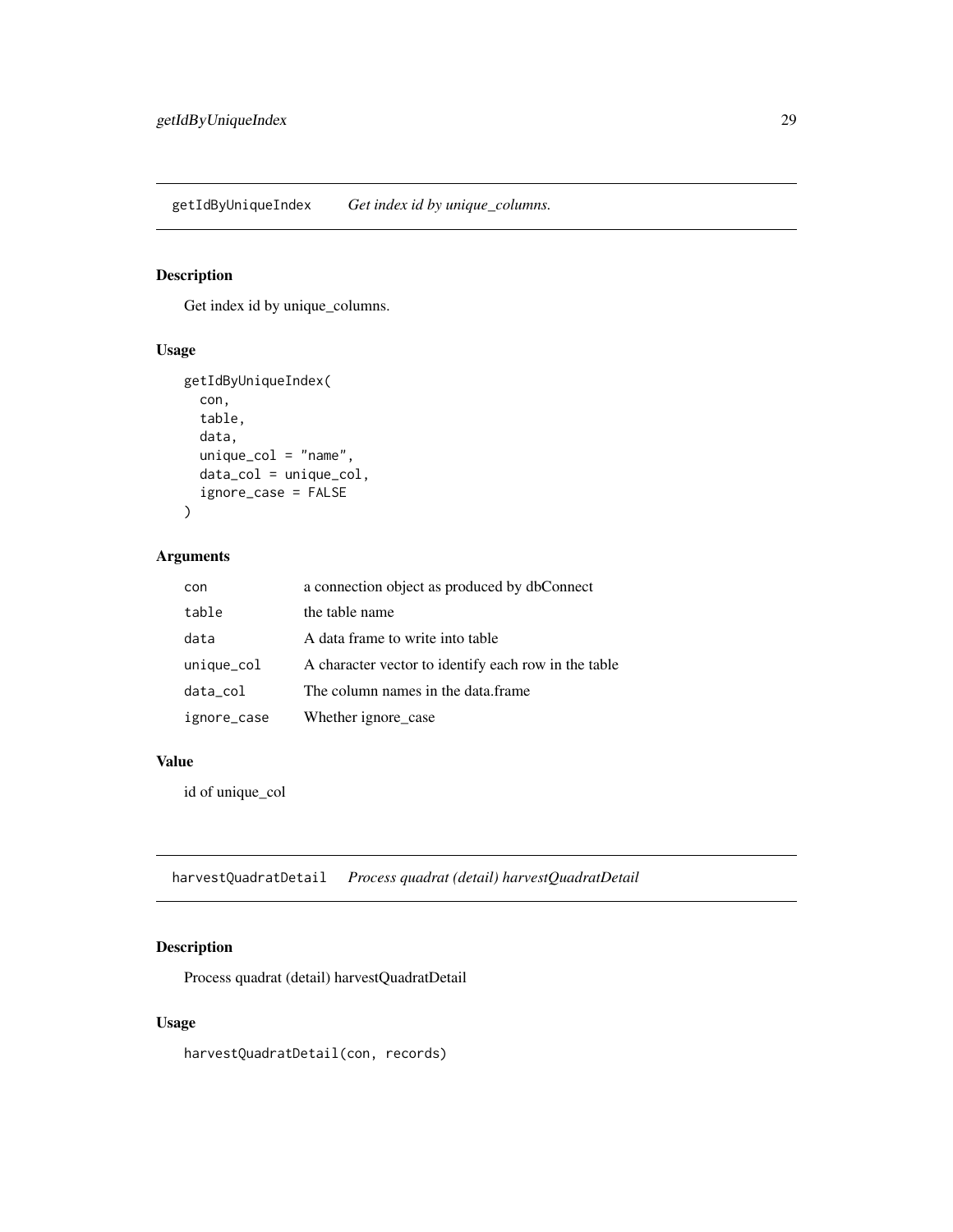# Arguments

| con     | a connection object as produced by dbConnect |
|---------|----------------------------------------------|
| records | Phenotype records                            |

# Value